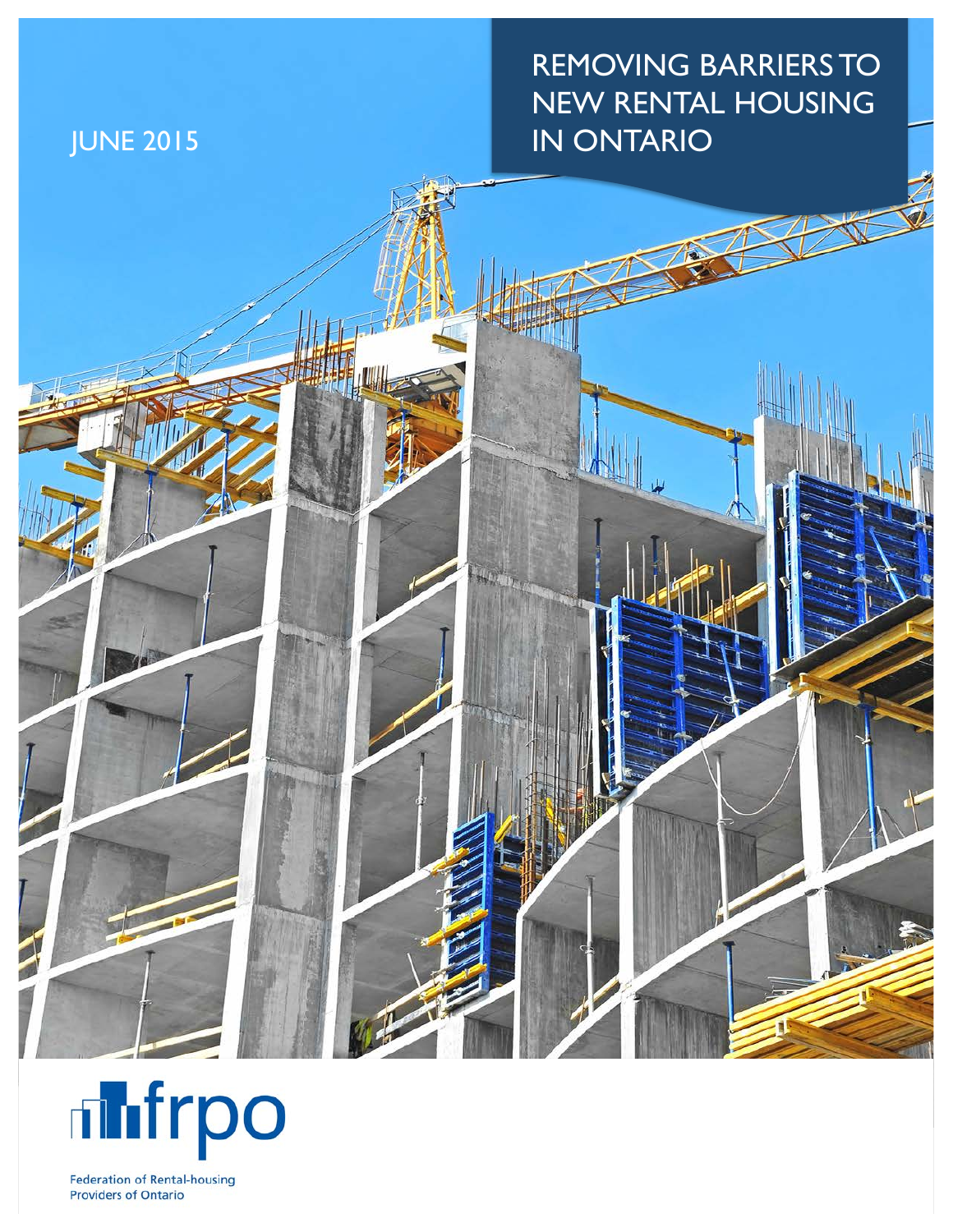Copyright © 2015 – Federation of Rental-housing Providers of Ontario (FRPO) All rights reserved.

FOR MORE INFORMATION, CONTACT

Federation of Rental-housing Providers of Ontario 20 Upjohn Road, Suite 105 Toronto, ON Canada M3B 2V9 (416) 385-1100 info@frpo.org

www.frpo.org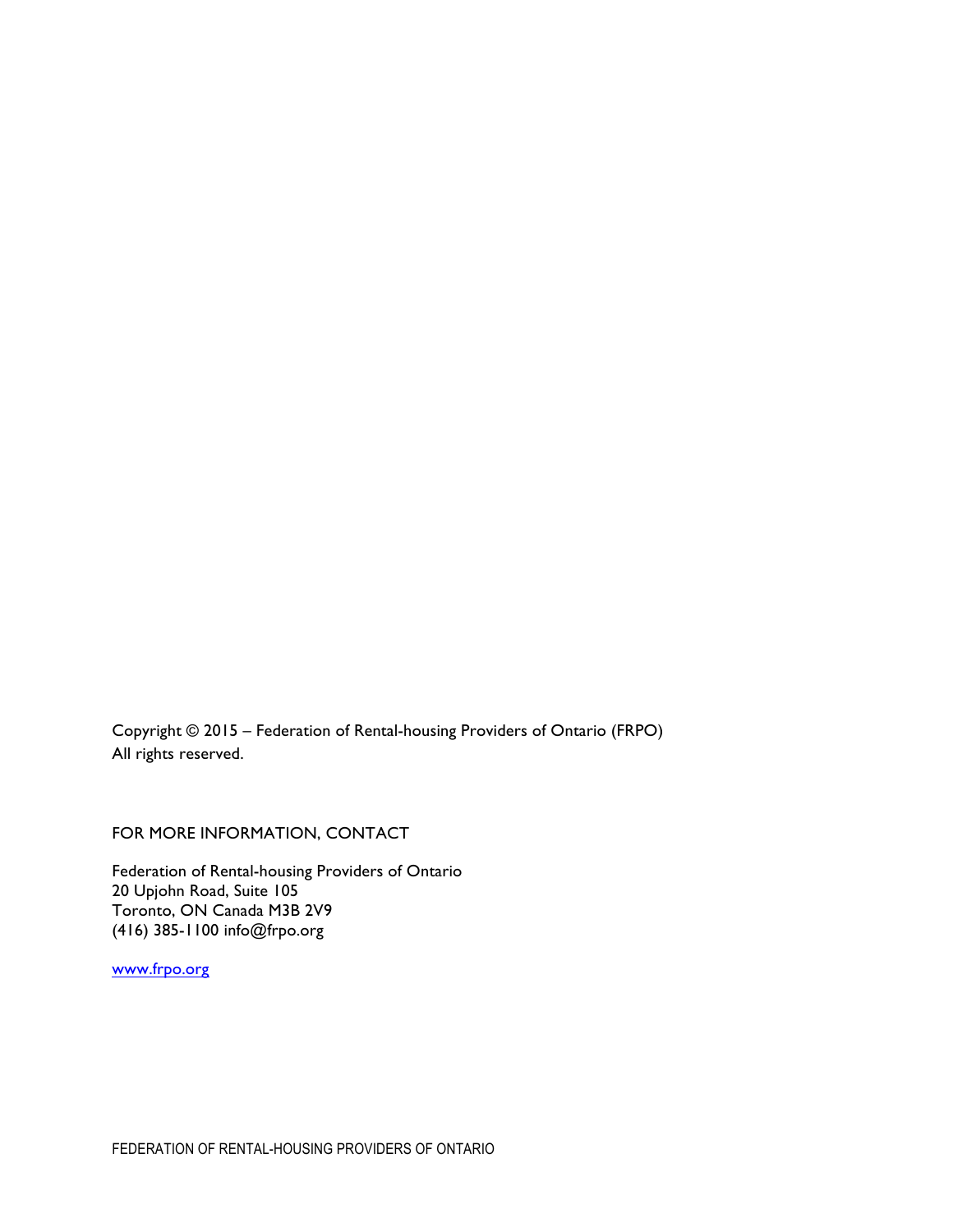# **CONTENTS**

| <b>Executive Summary</b>                                                |    |
|-------------------------------------------------------------------------|----|
| <b>About FRPO</b>                                                       | 8  |
| The Economic Importance of the Private Rental Housing Sector in Ontario | 9  |
| Defining the Problem: Current Market Conditions                         | П  |
| Unlocking Private Capital to Build New Rental Housing                   | 16 |
| What Can be Done to Remove Barriers to New Rental Housing in Ontario    | 9  |
| Government Investment to Improve Housing Affordability                  | 30 |
| Conclusion                                                              | 32 |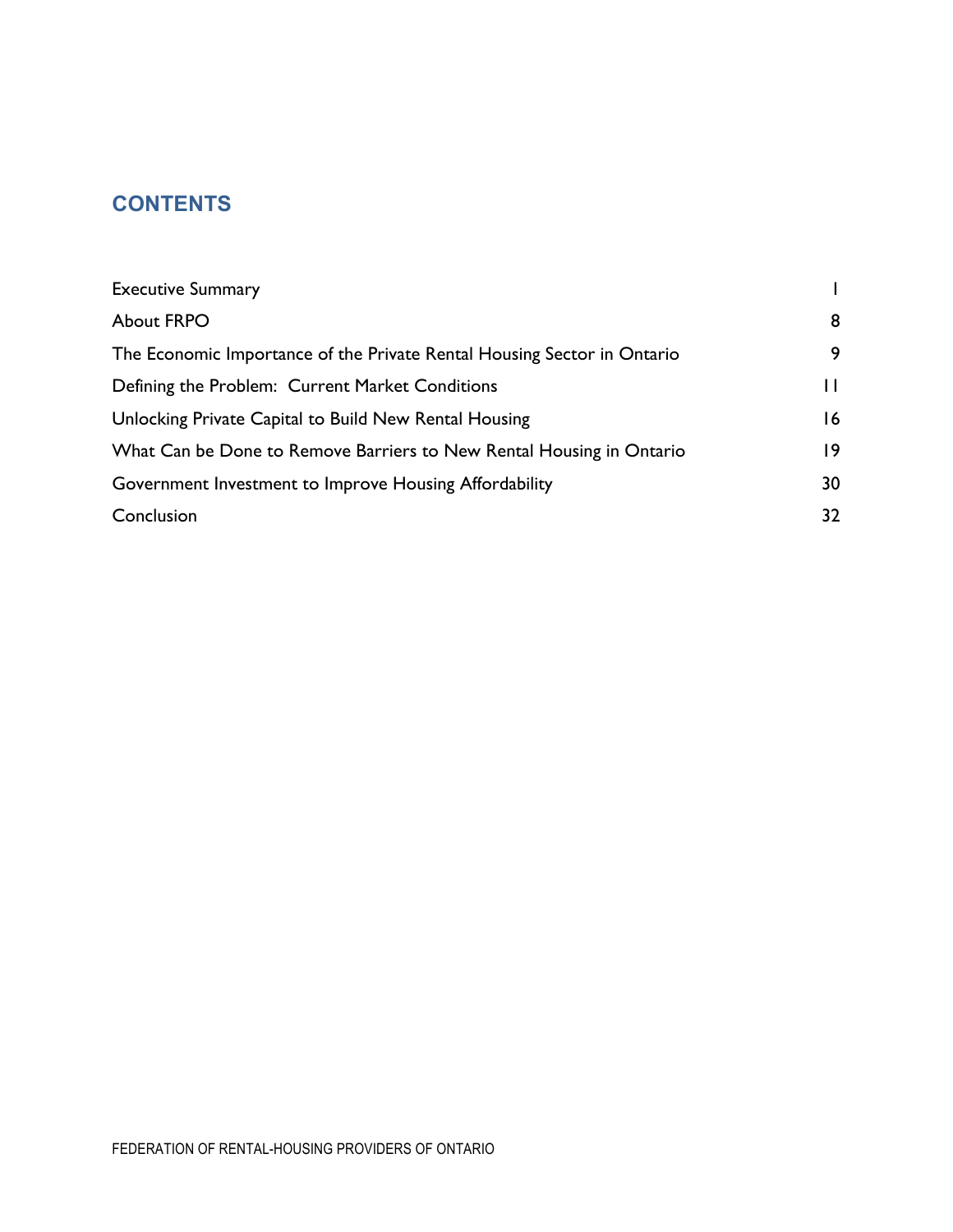# **EXECUTIVE SUMMARY**

#### **Removing barriers to the private sector construction of new rental housing**

In Ontario, it's been hard to find affordable housing in the past; it is hard to find it now; and it looks to be even harder in the future. There is little new affordable housing being built; current stock is in need of major renovation; and finances are of heightened concern for all parties. It's not a new problem; but, as the environment gets worse, it's time for new solutions…

Ontario has everything it needs to build good quality homes at all levels that in turn create good healthy communities. If we stick to own roles – governments making policy and builders building housing – we can together, through a set of no cost/low cost policy changes with no new capital investment from the Province, get Ontario building again.

The purpose of this paper is to recommend policy solutions that would increase private sector construction of new purpose-built rental housing stock. There is a great demand for new rental housing stock in the province as the cost of home ownership continues to rise, and is increasingly unaffordable for many families and individuals. In our view, stimulating the development of new rental housing is the most effective way to make housing more affordable for more Ontario households. While there are also tools to be considered at the federal level, they are beyond the scope of this paper.<sup>1</sup>

Our suggested policy proposals are steps that the government can take immediately to stimulate the development of new purpose-built rental housing, and help to improve the affordability of housing for those in core housing need. Most importantly, the provincial government can adopt these measures without any investment by the government in new capital dollars.

There is much evidence that suggests that adequate housing is an important social determinate of health, and access to affordable housing improves a household's chance of economic success. 2

- Allowing soft cost deductibility for new construction
- Increasing Capital Cost Allowance to 5%

<u>.</u>

- Allowing small landlords to qualify as small businesses
- Extending eligibility of CCA losses to all investors
- Enhancing flexibility on CMHC mortgage insurance underwriting practices for new rental

<sup>2</sup> Cote and Tam, *"Affordable Housing in Ontario",* Munk School of Global Affairs, University of Toronto (2013).

<sup>1</sup> Through the Canadian Federation of Apartment Associations (CFAA), FRPO has supported numerous new supply policies

<sup>•</sup> Allowing rollovers (of capital gains and recaptured CCA) into new construction

<sup>•</sup> GST exemption for new construction (since we already pay embedded in rent)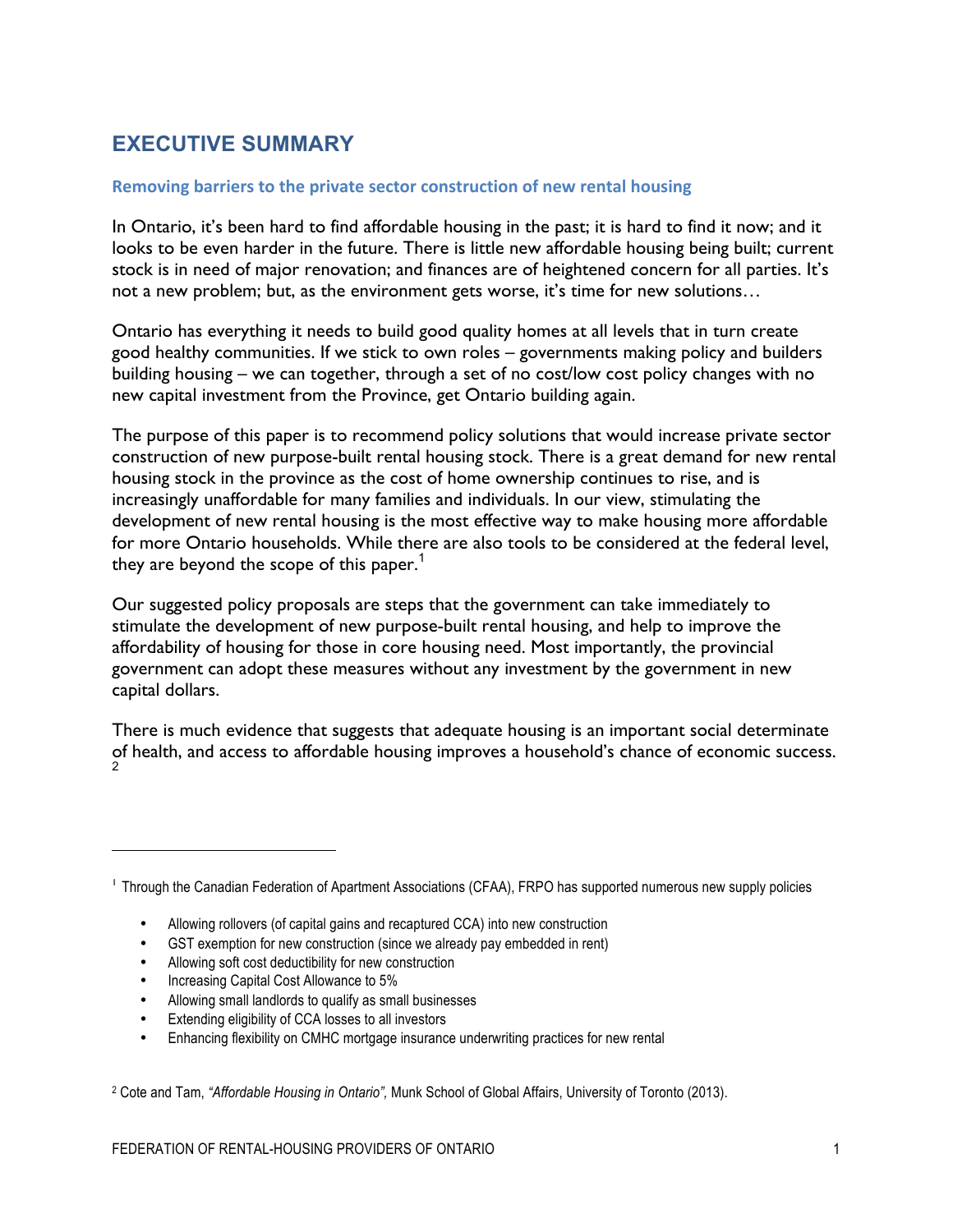As the Ontario government undertakes its review of the *Long-Term Affordable Housing Strategy*, and in support of the *Ontario Poverty Reduction Strategy*, FRPO would like to partner with the provincial government to find and deliver long-term affordable housing solutions.

The Minister of Municipal Affairs and Housing, Ted McMeekin's mandate letter from Premier Wynne states that the Long-Term Affordable Housing Strategy "will include examining the methods available to measure housing needs and related metrics, and ensuring that the strategy reflects current research and best practices and our goal to end homelessness."<sup>3</sup>

Our members have the experience and the knowledge to help the government achieve its targets to reduce homelessness and increase the supply of rental housing that is affordable for thousands of households in Ontario.

#### **Improving housing affordability**

For decades, the Government of Ontario has intervened in the market in an effort to reduce housing affordability problems.

- § Through direct financial investment in the construction of hundreds of thousands of social housing units, all levels of government attempted to create more supply and competed directly with private sector operators;
- **•** Through income supplements, governments tried to make existing units more affordable;
- Through rent controls, the provincial government has intervened to artificially cap the actual economic cost of housing, causing a chill on the faith of private investors on the integrity of the marketplace and its viability for long-term investment; and
- Through the prohibitions on demolition and conversion of rental housing, owners have experienced a further deterioration in their ability to manage their own affairs without government interference.

Despite all of these measures, a remarkably consistent proportion of households persist in having housing affordability problems. A different approach is required if we expect to create a better outcome that we have seen in the past.

#### There are limited opportunities to decrease the cost of new housing

No matter who takes the lead in creating new housing—private sector, non-profit, cooperatives or directly by the government—the cost of land, materials, design, construction, and management remains high. Fees and charges associated with development are also high. In

<u>.</u>

<sup>&</sup>lt;sup>3</sup> "2014 Mandate Letter: Municipal Affairs and Housing," Ontario Government, https://www.ontario.ca/government/2014-mandateletter-municipal-affairs-and-housing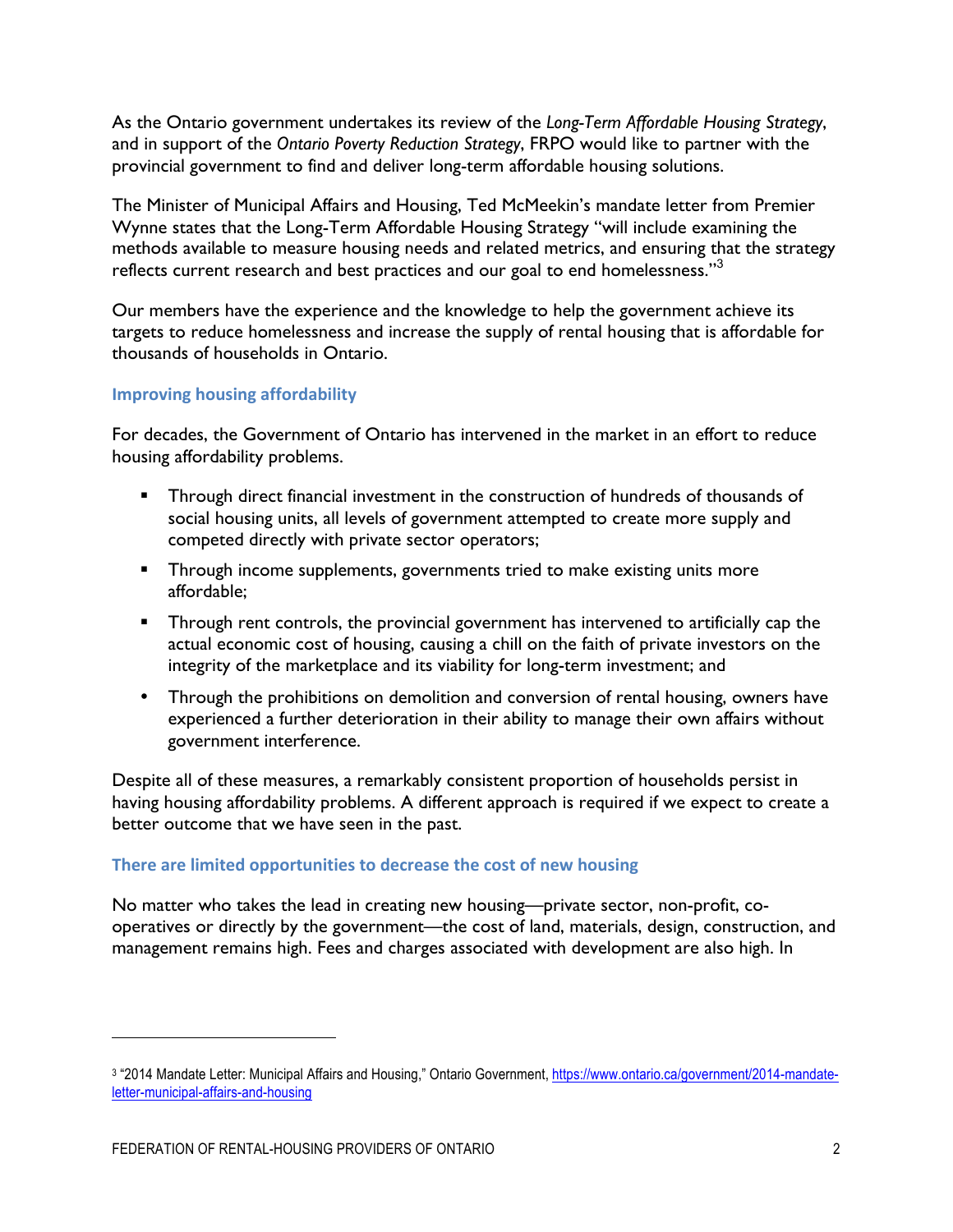addition, uncertainty about the regulatory environment, and doubts about the government's future plans also discourage investment in new housing supply<sup>4</sup>.

#### **Getting housing supply right: How many and what kind of units**

There is mounting evidence that additional rental housing supply is needed in Ontario. Changing household patterns, such as smaller household sizes and increased demand to live in urban areas are among them. The relative cost of purchasing a home compared to renting is now at an all-time high, further contributing to long-term growth in rental housing demand in Ontario. After declining and stagnating rates of net immigration levels for the past decade, the number of new Canadians settling in Ontario is forecast to rise, bringing with it an additional wave of rental housing demand.

#### Government should not be in the bricks and mortar business today

As shown in this paper, it is unrealistic to expect governments to invest any significant amounts of funding in new social housing construction. With both provincial and federal levels of government currently managing large operating budget deficits, any new affordable housing measures must come with a minimal tax-dollar price tag.

#### The private sector must be part of the solution

Housing affordability cannot be ultimately achieved by any one stakeholder—it has to be the industry, the community, and government working together.

FRPO recognizes that the entire housing sector benefits when we all work together on a common goal—*to improve the affordability, availability, and security of housing for the people of Ontario.*

FRPO has been working in partnership with the



Ontario Non-Profit Housing Association (ONPHA) to advocate for policy solutions that will encourage and facilitate the development of new affordable housing and meet the affordability challenges Ontarians face.

We recognize that the long-term sustainable solution to housing affordability relies on the government to partner with private sector housing providers to deliver a program that benefits all stakeholders, but most importantly the tenant.

<u>.</u>

<sup>4</sup> Jill Black, *The Financing and Economics of Affordable Housing Development: Incentives and Disincentives to Private-Sector Participation*, Cities Centre Research Paper 224, (2012).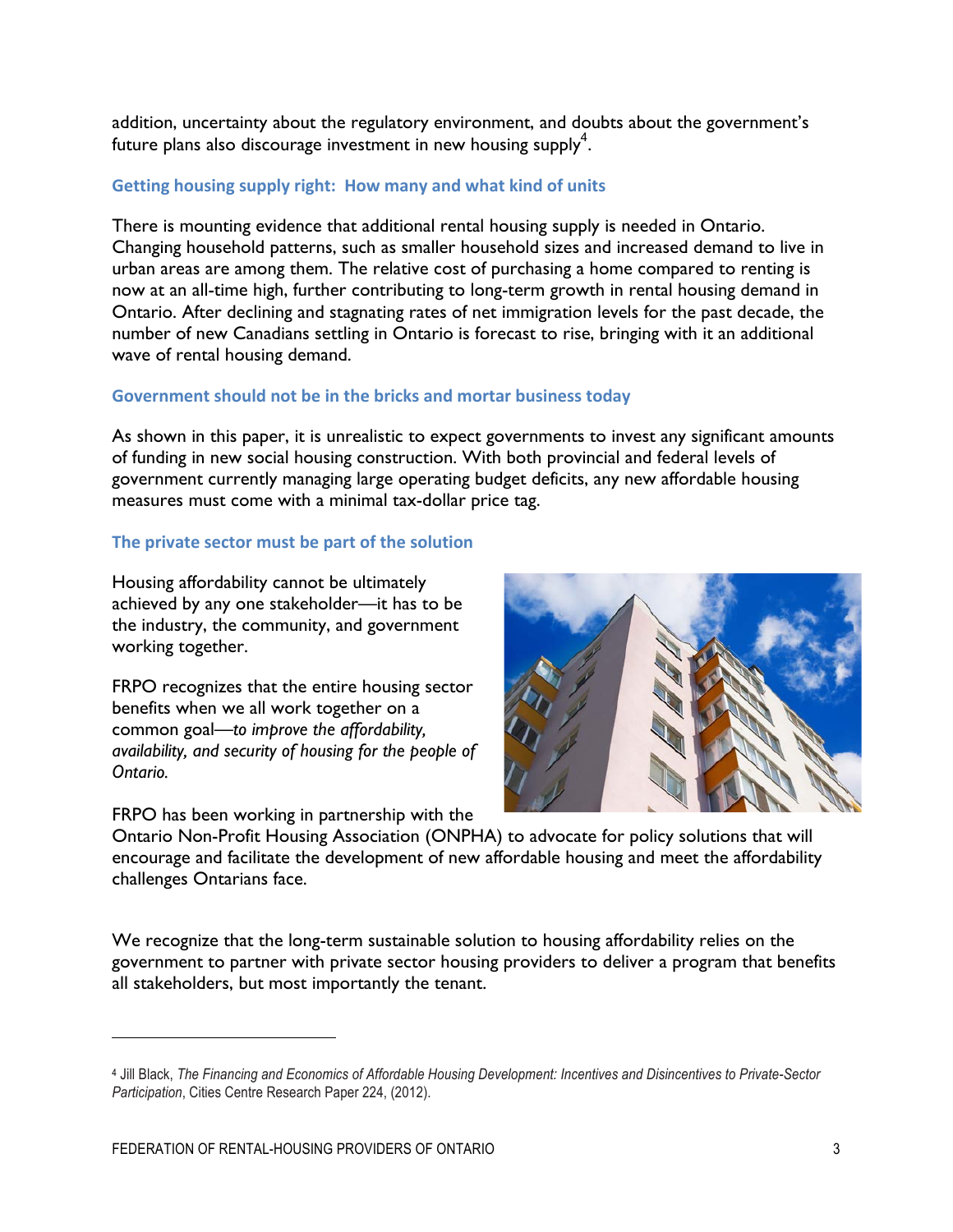The private sector has the experience and the resources to deliver an effective, cost-efficient program that will reduce the government's burden of new expensive capital projects, and will reduce waiting lists for affordable housing, which will help to eliminate homelessness.

Public-private partnerships in new affordable housing developments have proven successful the recent development of Regent Park in Toronto is just one example.

However, the government needs to do more to stimulate private sector investment and implement tools that will provide more long-term stability in the marketplace for the development of purpose-built rental housing.

Current government policies work against the construction of new rental housing, which is an affordable housing option for many households. As the overall demand for housing increases in Ontario, government needs to work with the private sector to find solutions that will stimulate the development of new purpose-built rental housing that will provide more affordable options for individuals and families.

#### The solution: New rental housing supply policies capable of bridging the gap

There are a number of policy options, which if implemented, will result in a growth of new purpose-built rental housing construction. The units in these buildings will provide an important option for many people seeking an affordable alternative to home ownership.

These recommended measures are:

#### *Affordable rental housing agreements*

The government should work together with the private sector to develop new long-term rental housing agreements that will encourage the development of new purpose-built rental housing in communities across Ontario.

The Ontario government could adopt a model similar to the Rental 100 Program in Vancouver. The government provided developers with relief from specific development fees and charges in order to



create 5,000 new units of long-term purpose-built rental housing for low and moderateincome households, including seniors.

#### *Lowering development charges*

The high cost of development charges for new housing in Ontario has led to undesirable consequences for tenants: less units and higher rents. The government should provide exemptions for the construction of new purpose-built rental housing in order to stimulate creation of new units.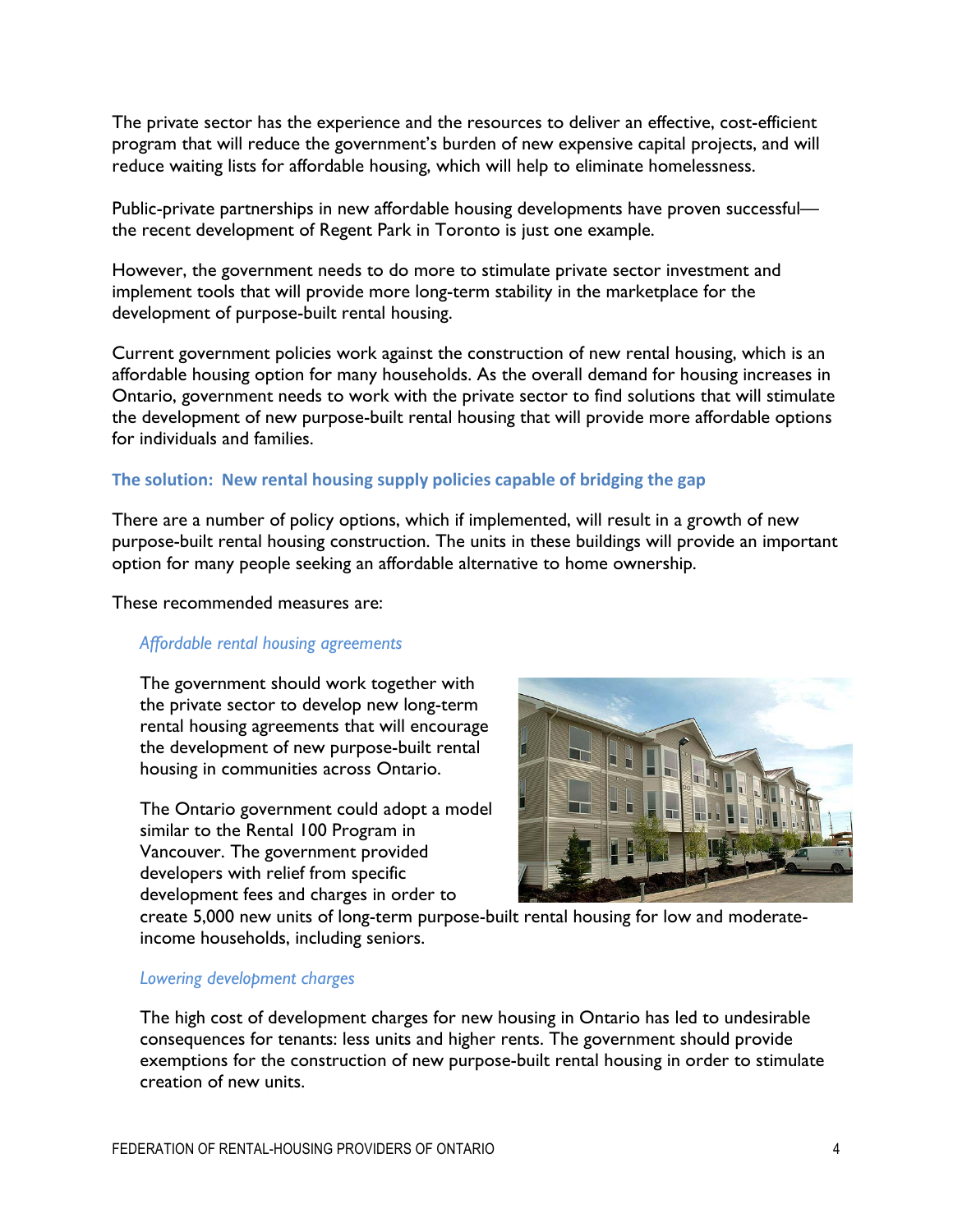#### *Preserve Ontario's Post-1991 New Rental Development Policy*

Rent control remains a barrier to investment in new and older buildings. While new rental housing is currently exempt from rent control, the risk of strict price controls being reimposed continues to distress investor confidence in Ontario and is a substantial impediment to the supply of new rental housing. Maintaining the post-1991 exemption, along with vacancy de-control, will encourage new rental housing supply, while phasing-out rent control limits on existing units will stimulate private investment in Ontario's aging rental stock.

#### *Reduce burden of planning and density-bonusing fees*

The government should improve transparency and certainty for how development fees are imposed under Section 37 of the *Planning Act*. The Act should be amended to better define the circumstances where Section 37 fees are imposed, which currently represent over 17 percent of the cost of a new multi-residential unit in the City of Toronto.

#### *Changes to property tax and assessment policies*

In order to improve the affordability of housing for tenants, the government must consider changes to property tax and assessment policies in Ontario. Due to the current municipal tax policy on multi-residential units in Ontario, the average tenant is paying twice the property tax rate of a house or condominium. This inequity means that on the average twobedroom apartment in Ontario, tenants are paying the equivalent of 13 months of rent in each calendar year.

Additionally, the current assessment methodology used by the Municipal Property Assessment Corporation (MPAC) results in too many lengthy and costly assessment appeals—modernizing the method of assessing multi-residential properties to reduce the need for appeals on value will immediately help lower the rents tenants pay.

When developers get approval to build new multi-residential buildings, municipalities often charge much higher property tax rates even before the first shovel goes in the ground. Changing this policy will help lower the cost of new construction, and thereby reducing the amount of rent charged when the new building becomes available for lease.

#### *Eliminate expensive municipal rental housing licensing schemes*

Protect new rental housing from licensing by restoring the pre-2007 regulatory exemption under the *Municipal Act*, in recognition of the existing regulatory standards provided by the *Residential Tenancies Act*, the Building Code, the Fire Code and municipal property standards enforcement tools.

Combined, these changes will help to reduce the cost of construction and maintaining purpose-built rental housing, to a point that will make renting these new units an affordable alternative to home ownership for many households in Ontario.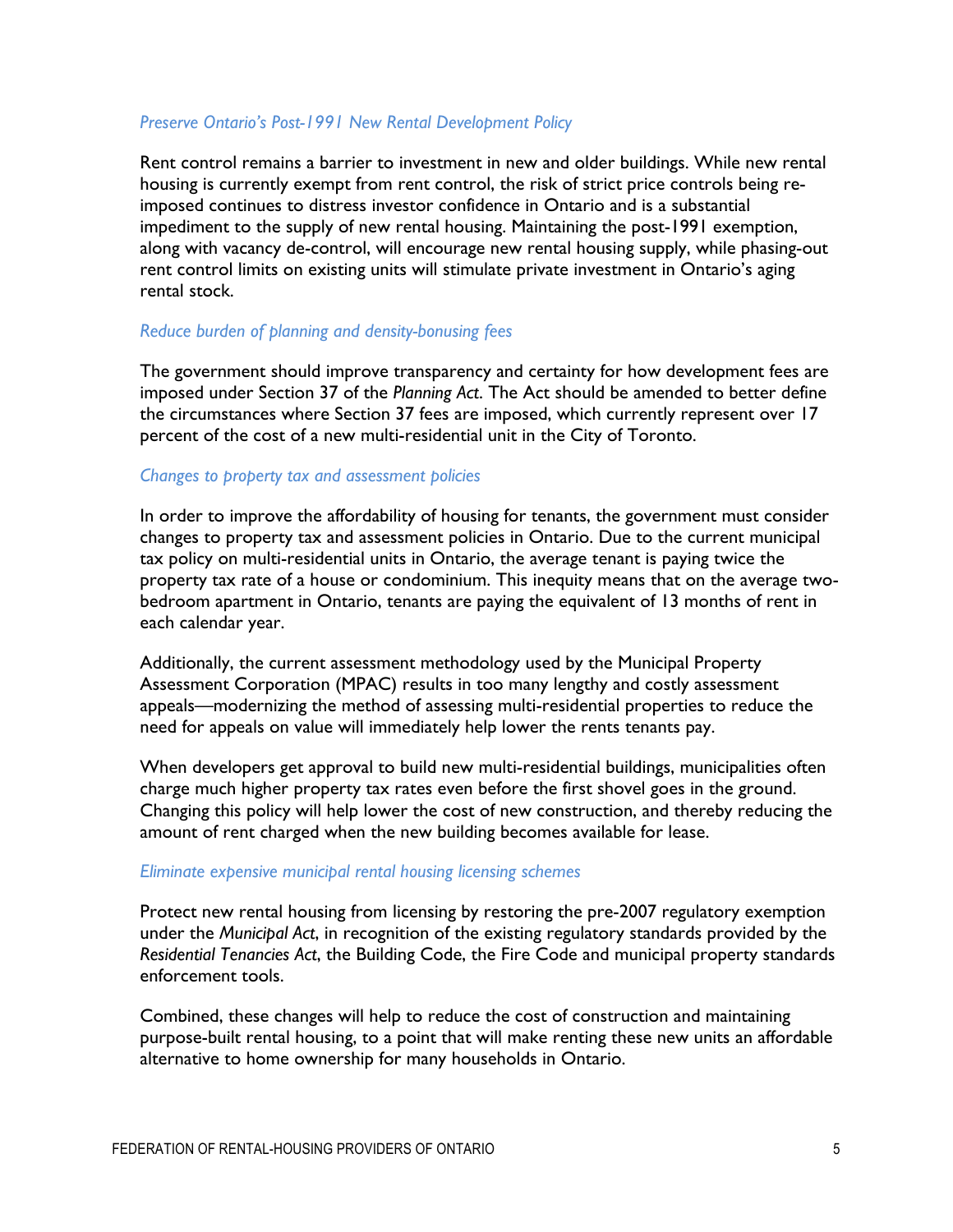In addition, these recommendations will allow the government to invest any capital funding designated for housing in its existing housing stock, which will improve the living conditions and livelihoods of those living in government-owned affordable housing.

#### Construction of new rental housing in the City of Toronto

While there has been recent growth in the construction of new rental housing in the Toronto region, this alone will not solve the problem of providing more affordable alternatives for many individuals and families at low- or moderate-income levels.

Many of these new rental developments are geared towards the luxury rental market, where rents are often over \$2,000 a month, making this option unaffordable for the majority of lowand middle-income households. These new developments demonstrate that there is a growing demand for new rental units, particularly in urban and transit accessible communities, where the cost of land and development remains high. It would be unfeasible for a developer to build new rental units in these desirable locations and offer tenants lower rents because of the high costs of development, in particular in the GTA where the demand is high.

Similar to the growth of the condominium market, these new rental developments have been stimulated by historically low interest rates. However, should these interest rates increase in the future, as expected, this temporary growth in the development of new rental housing would likely cease.

This is why FRPO members are suggesting solutions to the government that can enable new construction of rental housing for people at a range of income levels, which will provide greater housing options, while taking advantage of the current low interest rates.

#### **Proposed rental rates in new purpose-built rental buildings**

FRPO members believe that if the provincial government were to adopt these solutions, it would encourage the private sector to build new purpose-built rental units that would meet CMHC's criteria of affordability, generally defined as housing that costs less than 30 percent of the household's average gross income.



Rental housing remains the most affordable housing option for the majority of households living in the GTA, however the cost of renting in most new luxury rental buildings or condominiums remains unaffordable for many prospective tenants.

The cost of land and development, especially in the GTA, remains too high for developers to charge more affordable rents and cover the overhead costs of construction and maintenance. In order to reduce the costs of rents for tenants in new rental buildings,

the government must consider the solutions we have put forward that will reduce the cost of development, provide long-term assurances in the rental market, and reduce administrative and taxation burden for all housing providers.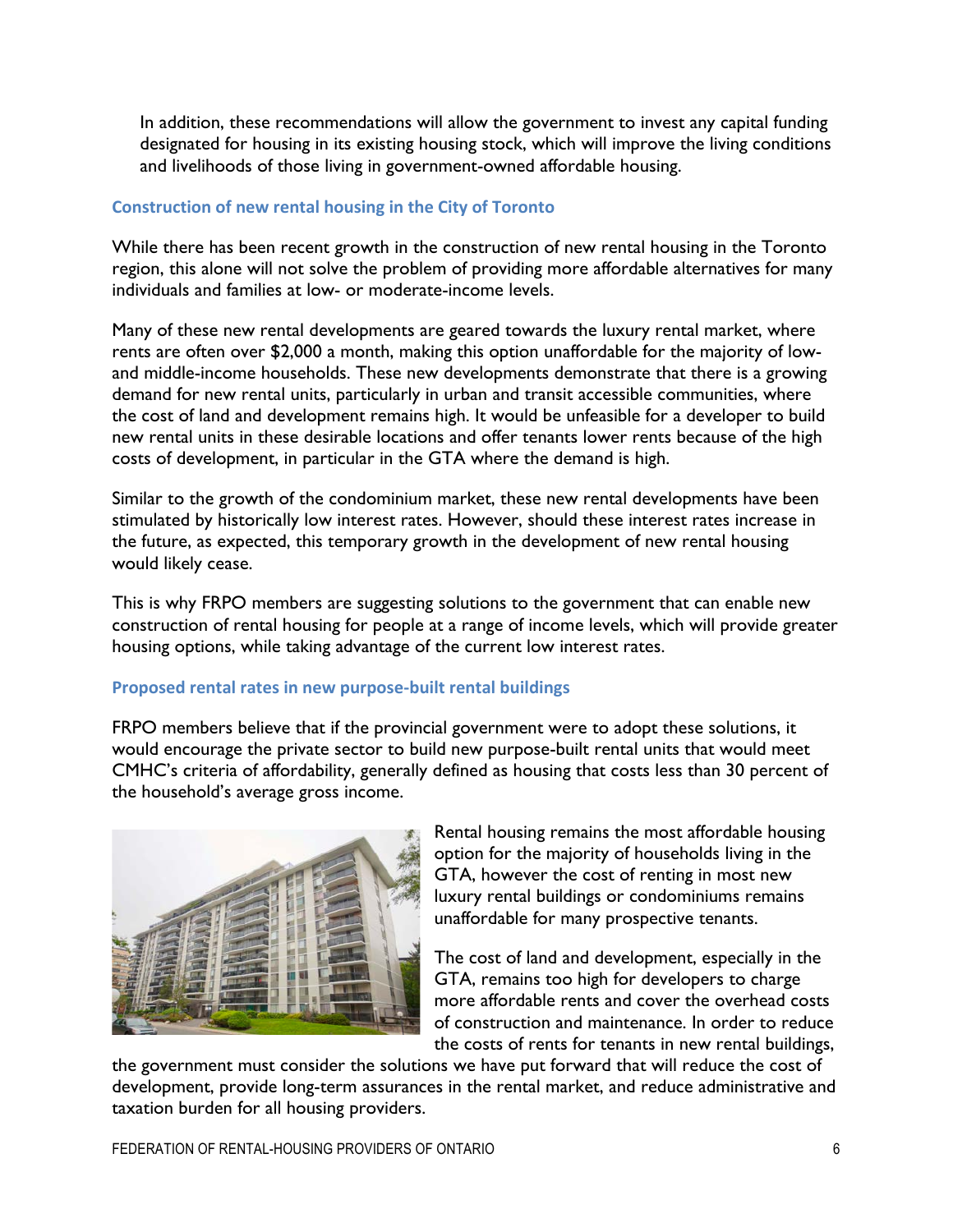#### **The continuum of housing**

Every rental household in Ontario is part of a broader continuum of housing. Ultimately, new supply in one segment of the housing market tends to benefit another lower-income population segment by enabling more choice and housing availability.

According to the Algoma District Board's 10 year housing and homelessness plan:

*"The housing options that make up the housing continuum have their own dynamics and are highly interdependent.* 

*Activity or inactivity in one area of the market affects the supply or availability of other housing. For example, a limited supply of housing subsidies means considerable delay or inability of individuals to move from temporary or emergency housing to permanent subsidized housing. Similarly, a general lack of rental housing stock would inhibit mobility along the continuum even if there were rent subsidies available. Lack of supportive housing for seniors may mean that some seniors are forced out of their homes and/or communities and are prematurely placed in long-term care homes or occupy acute care hospital beds longer than necessary. <sup>5</sup> "*

By investing in new rental stock in Ontario, prospective tenants will be provided with more freedom of choice to find a home that is closer to work or school. Many families and individuals are unable to afford buying a home that is close to a major transit hub; however rental accommodation is a much more affordable option.

In addition, the market needs a healthy mix of high-end and low-end purpose-built rental units to maintain a healthy stock for the future. In many cases, high-end units that were built in the 1970's, including Thorncliffe Park in Toronto, have transformed into more affordable units for tenants as the stock ages.

Investment in new rental housing stock will also provide better options for tenants, potentially creating more vacancy at the lower end of the rental market for low-income tenants. According to CMHC data, the highest vacancy rates in the province are units in the \$799 or lower price levels.



FRPO remains committed to finding better ways to bring the right housing solutions to all tenants in Ontario, and we want to work in partnership with the government to improve housing affordability for all Ontarians.

<sup>5</sup> "Algoma District Services Board, "Opening Doors to Better Lives: ADSAB 10-Year Local Housing and Homelessness Plan," (2013), 27.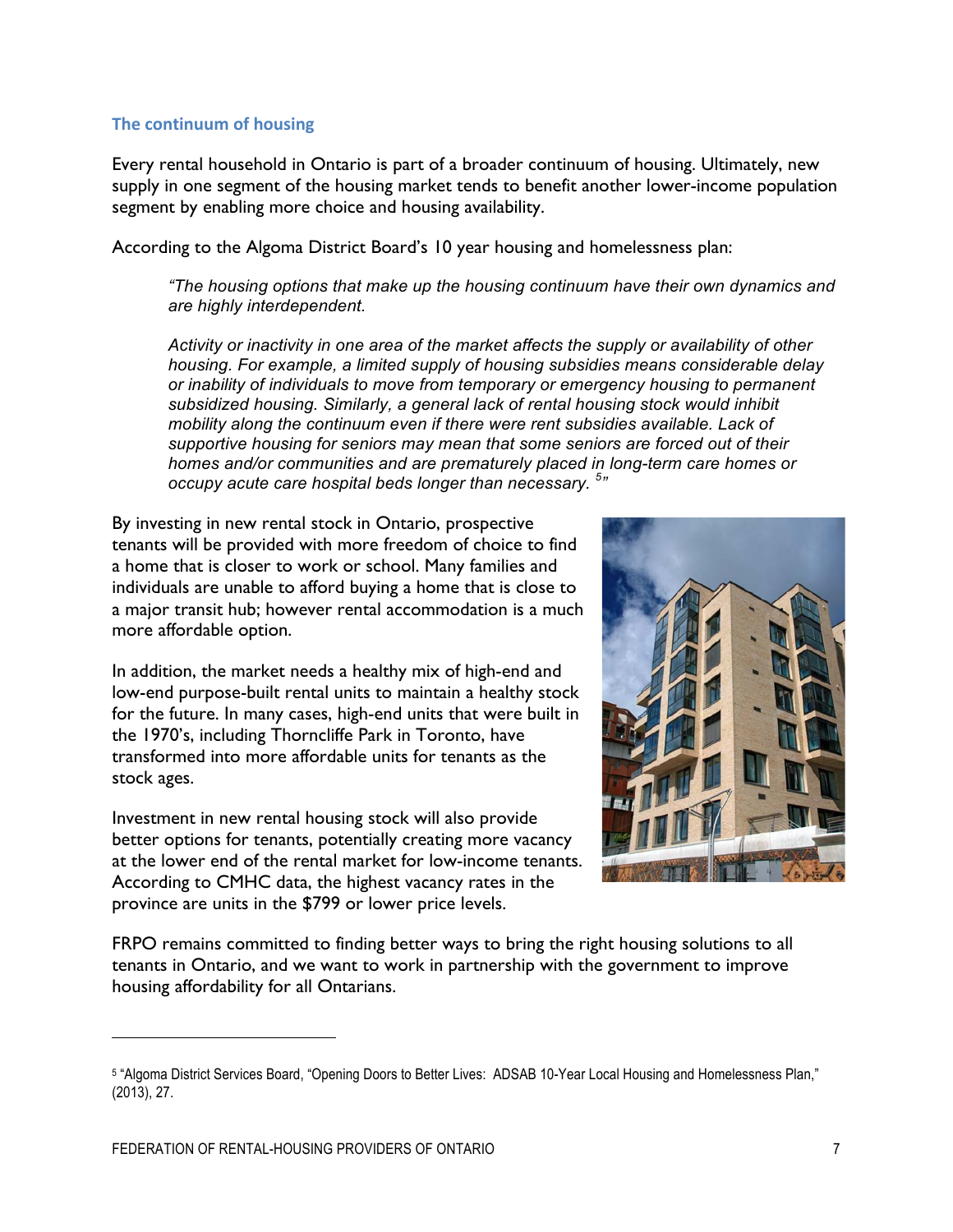# **ABOUT FRPO**

The Federation of Rental-housing Providers of Ontario (FRPO) is the largest association in Ontario representing those who own, manage, build, and finance residential rental properties. Our membership includes a diverse group of owners and managers, from those with one building or single rental unit, up to the largest property management firms and institutional owners and managers.

FRPO represents more than 2,200 professionals who own or manage over 350,000 rental homes in every area of Ontario. Ontario's private sector rental housing providers supply homes to individuals and families with a range of incomes across the province. Our expertise lies in building, operating and maintaining all types of rental housing units in an effective and efficient manner.

FRPO members take a customer service approach to our relationship with our tenants. There are over 4 million rental households in Ontario, and our members understand the importance of providing a healthy, safe, and stable living environment for each individual tenant and family.

Our members utilize the best available technologies and management practices to ensure we meet and exceed the standards set by government, along with guidelines and practice supported by the industry. We have the expertise to build new purpose-build rental housing wherever the need exists and market conditions support new development.

We understand that every tenant and homeowner is a part of the same continuum of housing in Ontario. The development of new housing stock in Ontario creates more options for lowincome families, seniors, individuals and home owners. We are committed to working with other housing providers, such as the Ontario Non-Profit Housing Association, and others to provide the best quality of life for all residents in Ontario.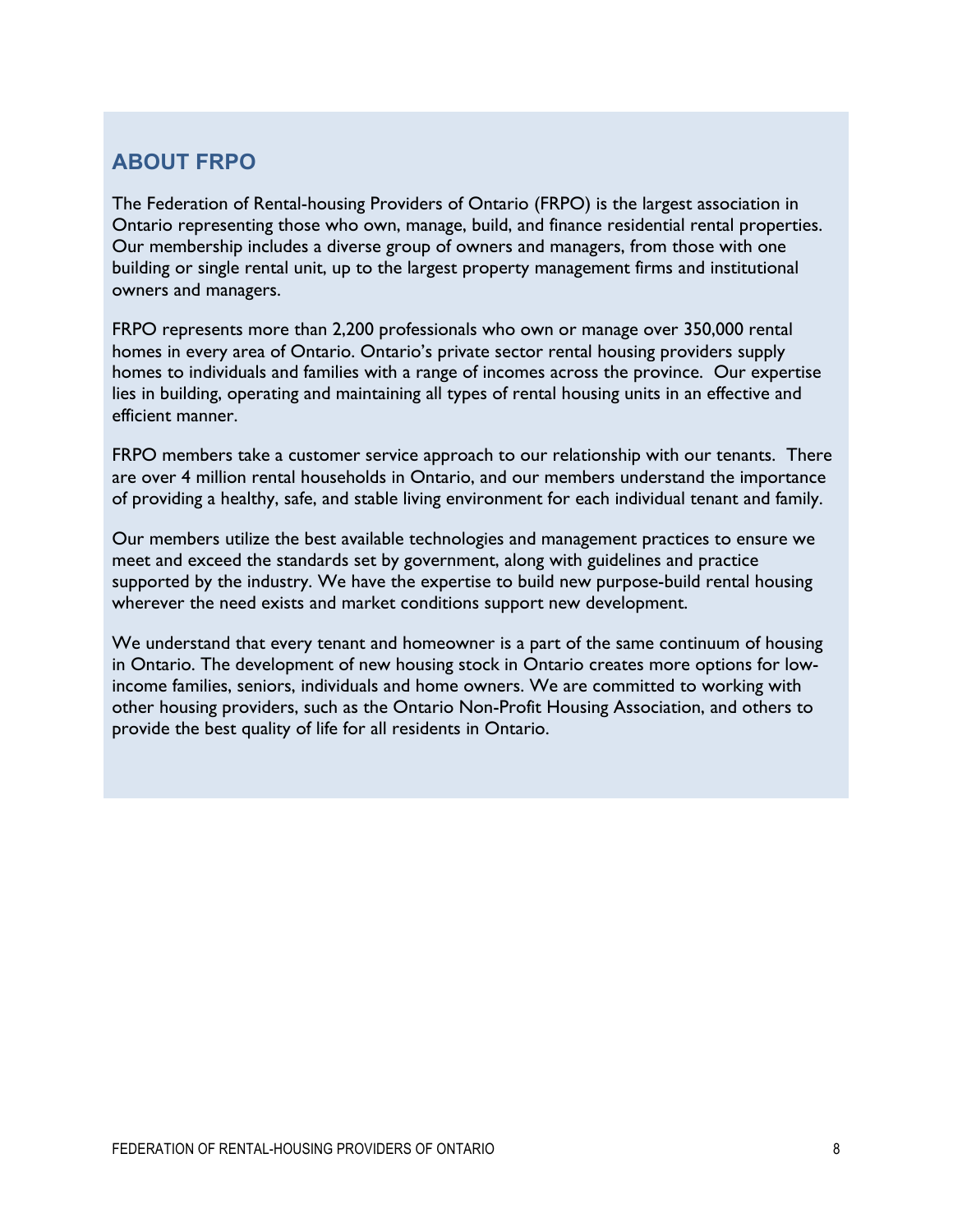# **THE ECONOMIC IMPORTANCE OF THE PRIVATE RENTAL HOUSING SECTOR IN ONTARIO**

The construction of new purpose-built rental housing by the private sector will stimulate economic activity across the province and create thousands of jobs.

The rental housing sector is a major economic driver in Ontario – and investment in new rental stock would benefit tenants, governments, and the economy while creating thousands of high wage construction jobs.

From an economic perspective, the government should partner with rental housing providers to encourage the construction of new rental housing units that will benefit tenants and government alike from the spinoff of those investments.

Private investment in new rental stock will also help to achieve the province's affordable housing goals without any capital investment from the government.

We know, however, that there is more to be done to increase housing affordability for all those in need in Ontario. The demand for rental housing also continues to increase due to the high costs of home ownership, changing demographics, immigration, and the decline of

"The stimulation of private investment in new rental housing is sound economic policy, supporting the government's goals to reduce the deficit, create new jobs, and help thousands of families and individuals across Ontario."

Scott Andison President and C.E.O. **FRPO** 

single-family home construction in Ontario. FRPO will continue to work with levels of government to put forward solutions that will achieve the government's priorities to reduce poverty and eliminate homelessness, while growing the economy and creating jobs.

A recent study by FRPO and KPMG, *Economic Impact Assessment Study – Ontario Rental Housing*  Sector, found that Ontario's Private Rental Housing Sector is responsible for <sup>6</sup>:

#### *146,534 Jobs*

<u>.</u>

Ontario's private sector rental housing industry generates 163,343 full time jobs across Canada, of which 146,534 (or 90 percent) are located right here in Ontario.

### *\$56,600 average wage*

The average annual wage associated with employment in rental housing is \$56,600. Many rewarding careers found in rental housing include employment in property management, administration, finance, repair, construction, and technical services.

<sup>6</sup> FRPO and KPMG "Economic Impact Assessment Study – Ontario Rental Housing Sector, (January 2013).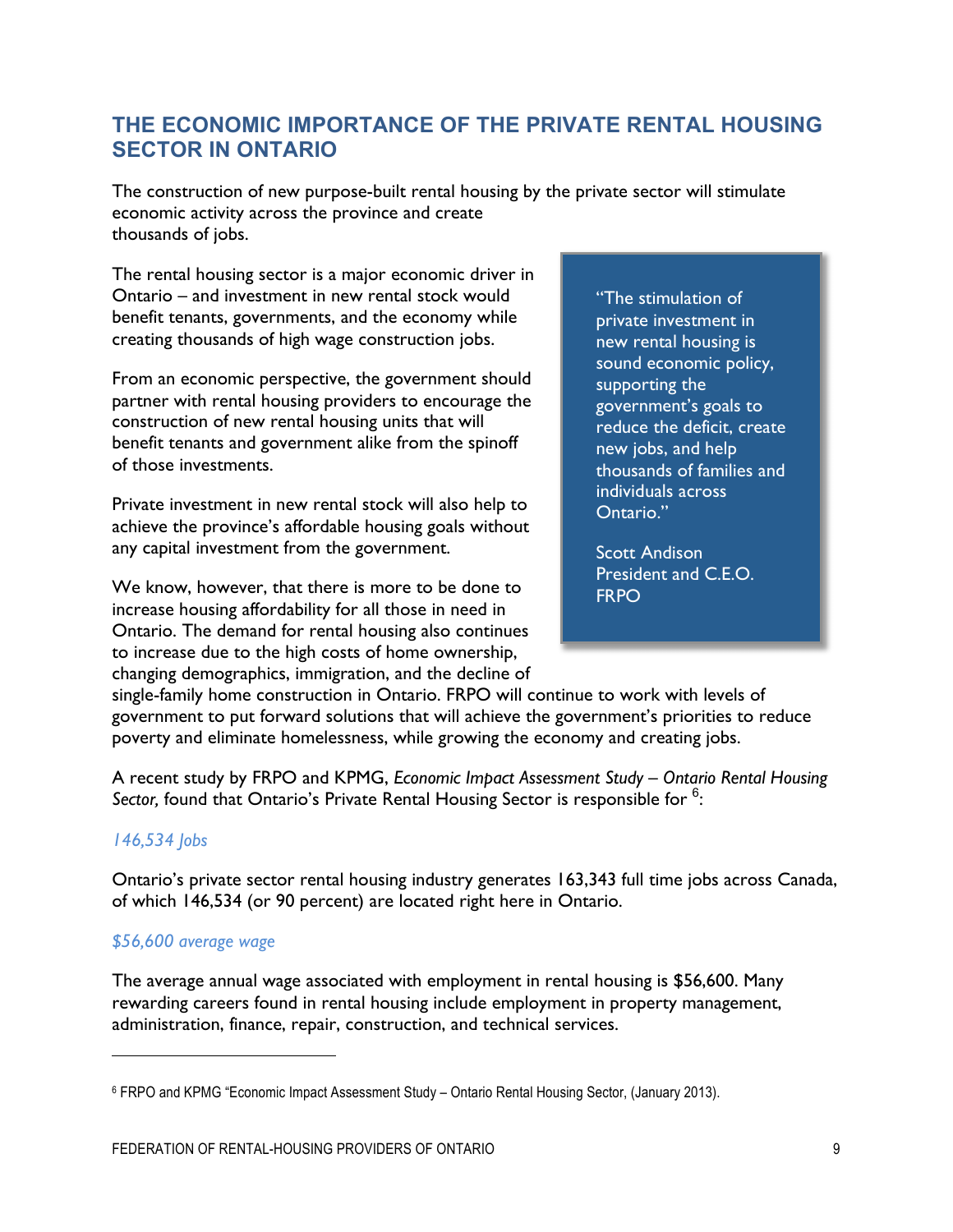#### *\$18.3 billion*

The rental housing industry contributes \$18.3 billion to Ontario's economy, plus \$1.92 billion in other provinces for a total GDP impact of \$20.2 billion.

#### *\$8.29 billion*

Total labour income, including wages and employer-paid contributions for full time positions, is approximately \$8.29 billion in Ontario, plus another \$0.96 billion in other provinces.

#### *\$7 billion*

Ontario's rental housing industry contributes \$7 billion in tax revenues to all levels of government. Of this amount, \$6.45 billion was collected in Ontario.

#### *\$4.5 billion*

The private rental housing industry invested over \$4.5 billion in housing infrastructure in 2012. Of that, \$1.77 billion was invested in new construction and \$2.76 billion invested in renovations.

#### *\$2.5 billion*

Construction contributes \$2.5 billion or 12 percent of rental housing's total GDP impact.

| <b>RENTAL HOUSING BY COMPARISON (GDP, Ontario)</b> |                  |
|----------------------------------------------------|------------------|
| Manufacturing                                      | \$76.1 billion   |
| <b>Finance and Insurance</b>                       | \$51.8 billion   |
| $C_{\text{onstruation}}$ (Total)                   | $$220.0$ hillian |

| <b>Finance and Insurance</b>             | \$51.8 billion |
|------------------------------------------|----------------|
| Construction (Total)                     | \$32.8 billion |
| Tourism Industry (Total)                 | \$19.5 billion |
| <b>Rental Housing Industry</b>           | \$18.3 billion |
| Defence Industry                         | \$13.9 billion |
| Aeropace Industry                        | \$11.2 billion |
| Mining and oil and gas extraction        | \$6.5 billion  |
| Agriculture, forestry, fishing & hunting | \$4.7 billion  |
| <b>Arts and Culture Industries</b>       | \$3.7 billion  |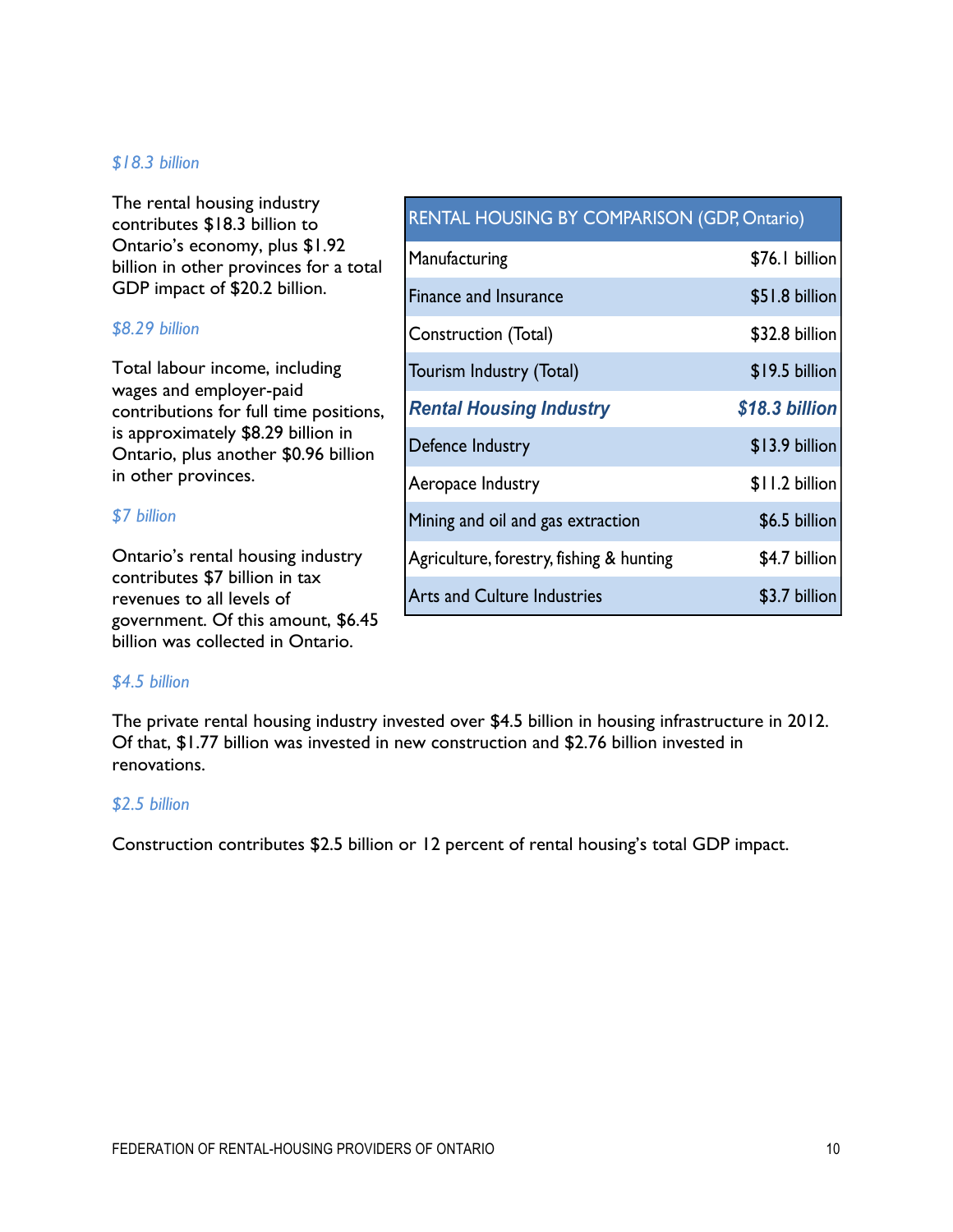# **DEFINING THE PROBLEM: CURRENT MARKET CONDITIONS**



#### **SUPPLY OF NEW HOUSING IN LONG-TERM DECLINE**

Source: HRSDC calculations based on Statistics Canada. Table 027-0009 - Canada Mortgage and Housing Corporation, housing starts, under construction and completions, all areas, annual (units), CANSIM (database); and Statistics Canada. Table 051-0001

While the majority of Ontarians still live in detached houses, over the last 10 years the construction of single family homes has rapidly declined, indicating both a change in market conditions and a trend towards more multi-unit housing development.

Since 2002, the construction of new single-family homes in Ontario has declined by 54 percent (a similar 57 percent drop in Toronto). While annual condo starts have increased, this has not made up completely for the decline in single-family home construction.  $^7$ 

Total housing starts (houses, condos, and rental suites) have declined steadily after peaking at 85,000 per year in both 2003 and 2004, to about 60,000 projected for both 2015 and 2016.<sup>8</sup>

#### **THE COST OF SINGLE FAMILY HOMES IS INCREASINGLY UNAFFORDABLE**

The cost of owning a home is increasingly unaffordable for many people including families, young workers, and new immigrants. High costs of land, development charges, land transfer taxes, and increased government regulations have also contributed substantially to the increase in costs of homeownership in Ontario. Incomes have not kept pace with the cost of housing.

<sup>8</sup> Ibid

<sup>7</sup> CMHC, Canadian Housing Observer 2014, 3-2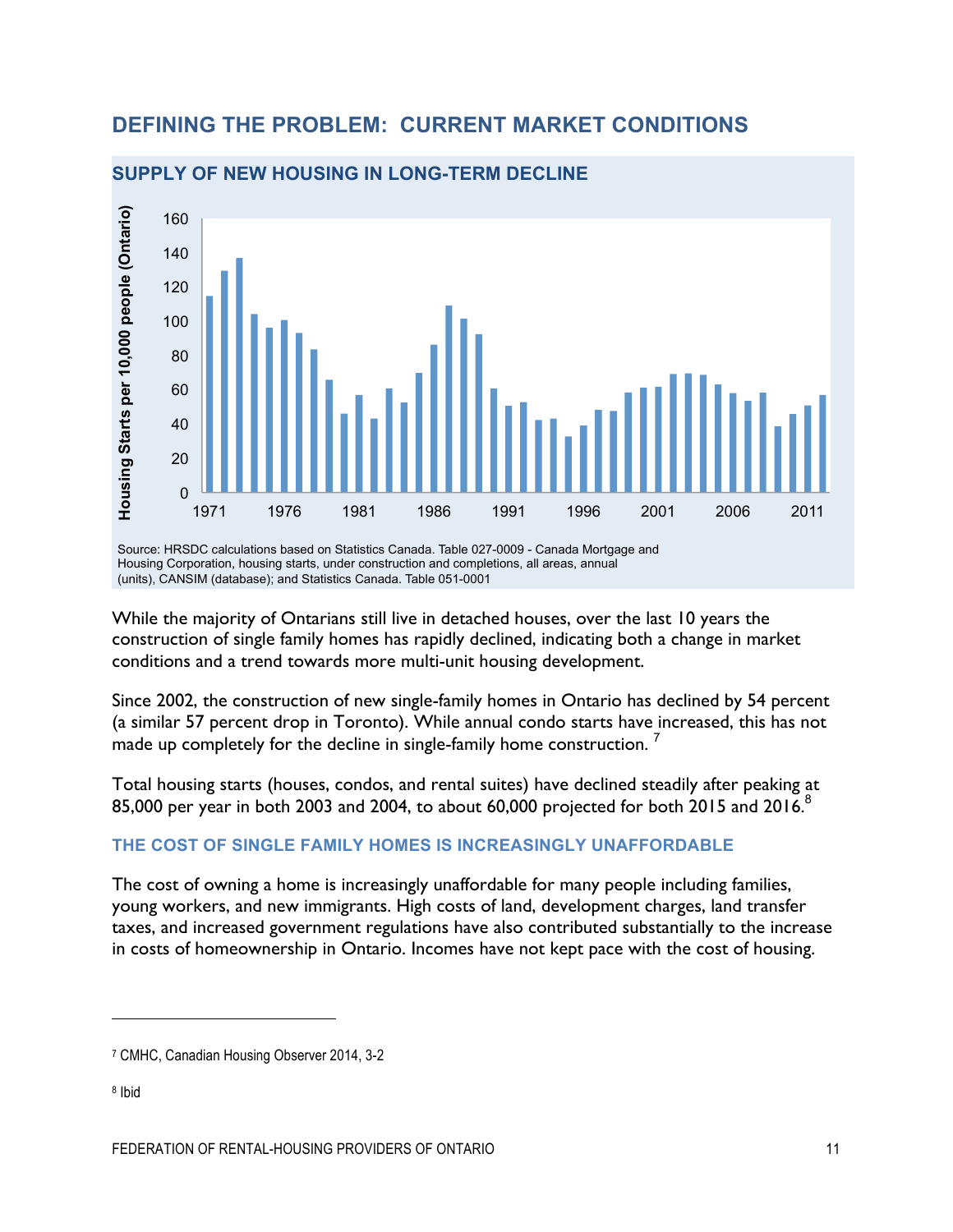According to a recent study by TD Economics, \$140,000 is the annual household income required to finance a single-family home in the Greater Toronto Area (GTA), which costs on average \$740,000 $^9$ . Of that cost, \$28,000 is the average cost of development charges for a single-family home in the Toronto. Meanwhile, according to Statistics Canada, the median family income in Ontario is \$74,890, roughly half of the income required to purchase a home in the  $GTA^{10}$ .

For a large segment of the population in Ontario, both low-income and moderate-income households, rental housing is the only affordable option for housing. This underlines why the government must work with the private sector to enable the construction of more purposebuilt rental housing.



#### **RENTER HOUSEHOLDS HAVE INCREASED**

As a result of the price of single-family homes increasing, and the decline of new housing supply, there is a growing demand for new purpose-built rental housing. Rising youth employment, government intensification policies, and a desire to live in urban communities that are transit accessible have also contributed to the growing demand for rental housing, and increasingly have supported the growth of the condo market.

<sup>9</sup> TD Economics, "GTA Housing Boom Masks Growing Structural Challenges," (January 2015) 9.

<sup>10</sup> Ibid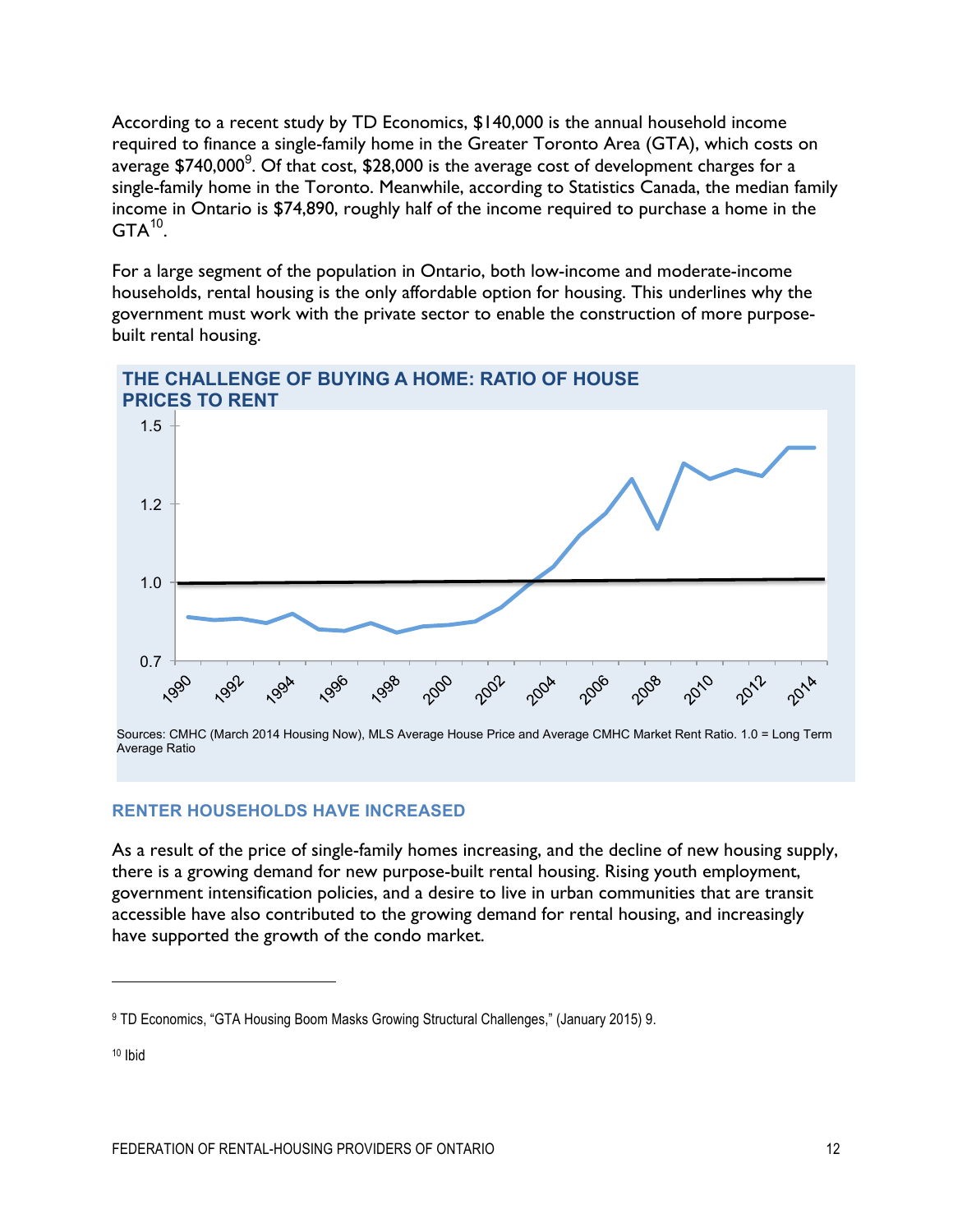According to Bruno Duhamel, Manager of Economic and Housing Analysis at CMHC, "demand for rental housing continues to be supported by population gains from net migration and stable employment levels for young workers aged 20 to 24."<sup>11</sup>

From 2006 to 2011, the number of renter households rose by 200,000 to 4.1 million, consistent with slower income and employment growth, higher immigration, and more households with maintainers under age 35.<sup>12</sup>



#### **CONDOMINIUMS ARE NOT THE ANSWER**

The growth of the condo market has provided a supply of new rental housing, however affordability remains an issue for many tenants. According to CMHC data, 43 percent of the newly completed condominium apartments in the GTA in 2013 were rented.<sup>13</sup>

The addition of new condo units is not the solution to meet the growing demand for rental housing. Condominium units are held by individual investor owners. Often absent, and frequently unskilled in operating rental units, unsophisticated landlords often fail to provide the same quality of service to the tenant as a professional property management company.

1

<sup>11</sup> CMHC, "*Canada's Rental Vacancy Rate Remains Unchanged*," (June 2014) https://www.cmhcschl.gc.ca/en/corp/nero/nere/2014/2014-06-11-0816.cfm

<sup>12</sup> CMHC, Canadian Housing Observer 2014, E-5

<sup>13</sup> CMHC, Rental Market Report, Greater Toronto Area *2013,* 5.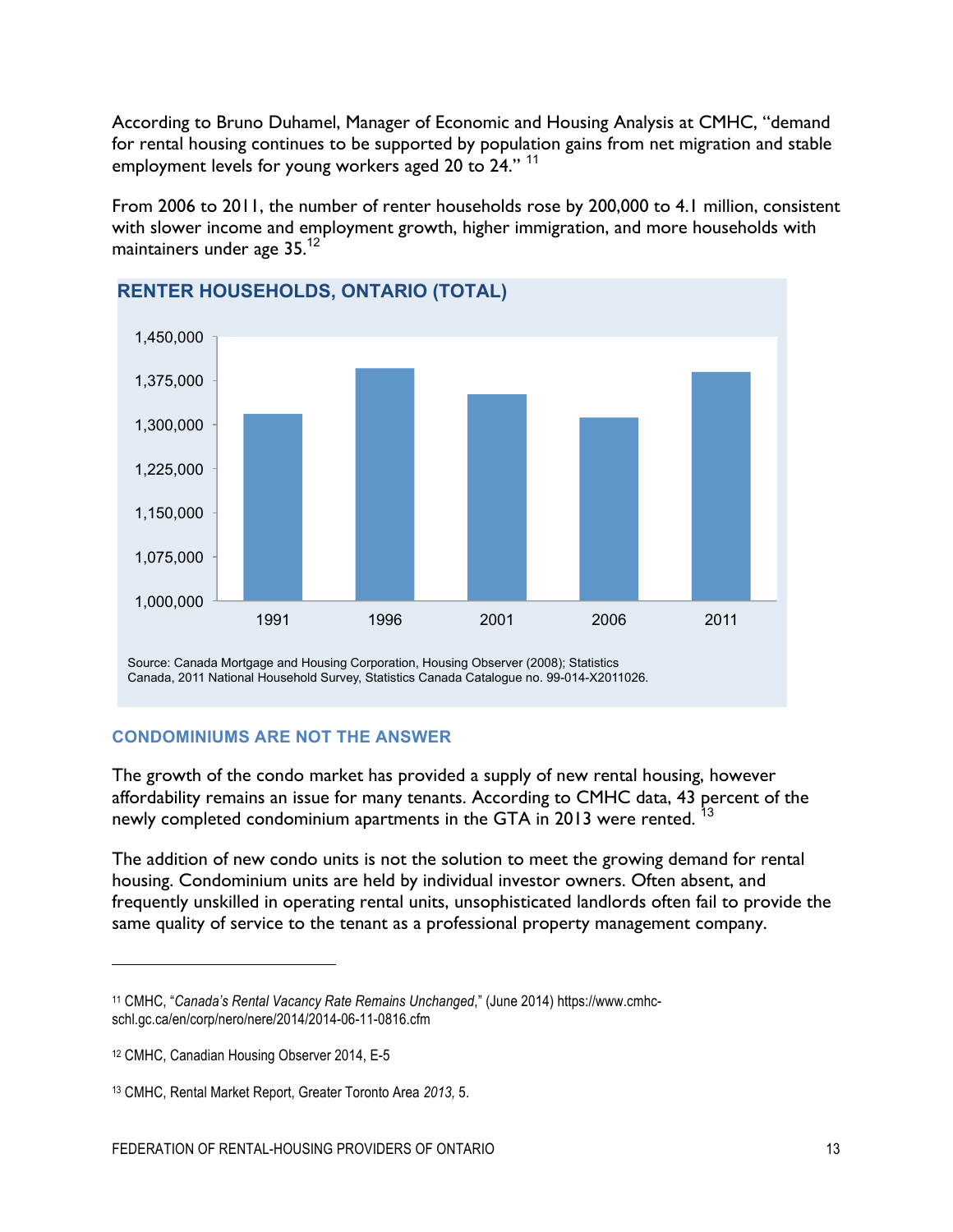In addition, individual condo units are more vulnerable to market conditions and tenants are at the whim of individual owners who may wish to take the unit out of the rental stream.

Overall, while the development of condos has responded to the desire for more urban, multiunit housing, condos cannot be relied upon solely to form the long term supply of rental housing in the province.



# **BOOM IN CONDO CONSTRUCTION TEMPERED BY DECLINE IN SINGLE-FAMILY HOME CONSTRUCTION**

#### **NOT ENOUGH RENTAL HOUSING IS BEING BUILT**

While the construction of new purpose-built rental housing is growing, over 56,000 new rental housing units were built in Ontario from 2006 to 2012; supply has not kept up with demand.<sup>14</sup>

The Ontario Non-Profit Housing Association estimates that the future demand for purposebuilt rental housing in Ontario is 10,000 units annually.<sup>15</sup>

As the cost of home ownership continues to increase, the government must do more to encourage the development of purpose-built rental housing in Ontario that provides a more affordable alternative for thousands of families and individuals in need of housing.

Unlike condominium construction, private rental housing is a long-term investment; FRPO reminds the government that uncertainty related to future government policy contributes to an unfriendly business environment and does not attract investment to Ontario.

<u>.</u>

<sup>14</sup> FRPO and KPMG "Economic Impact Assessment Study – Ontario Rental Housing Sector, (January 2013)

<sup>15</sup> Ontario Non-Profit Housing Association, *'Where's Home,"* (2010), 3.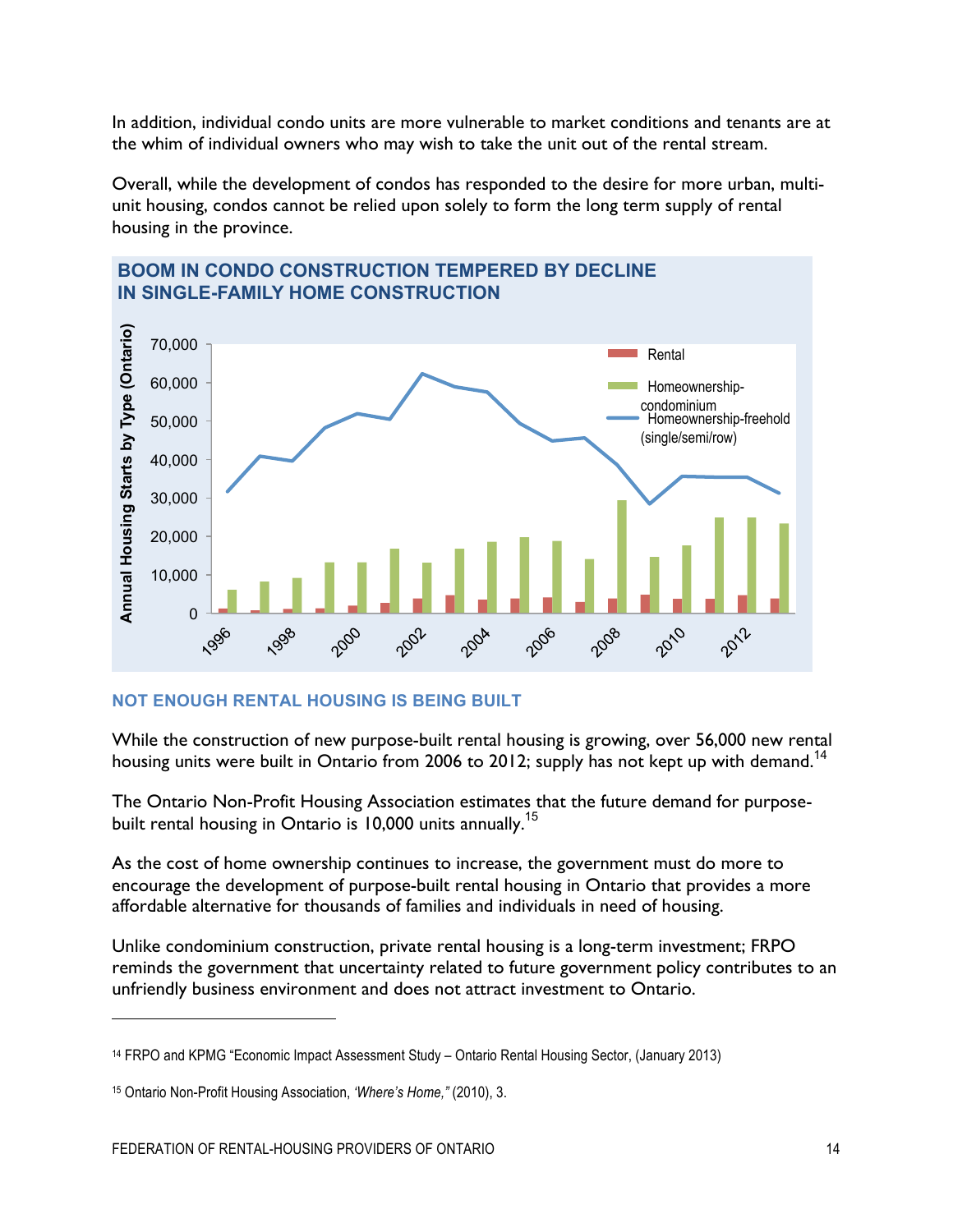The attitudes of stakeholders and regulators matter to the creation of a stable investment climate. As discussed more fully below, a continuation of the Post-1991 exemption from rent control is essential to growing the stock of purpose-built rental housing.

As Cote and Tam observed, "governments need to reassure private participants that they can have confidence in the rules of the game<sup>16</sup>."



#### **LEVELS OF CONSTRUCTION OF PURPOSE-BUILT RENTAL UNITS HAS DECLINED OVER TIME**

Source: Co-operative Housing Federation of Canada, 2010; CMHC Housing Observer 2013, Housing Market Indicators Data Table, Starts and Completions Survey; CMHC Housing Now 1Q2014.

<sup>16</sup> Cote and Tam, *"Affordable Housing in Ontario",* Munk School of Global Affairs, University of Toronto (2013), 8.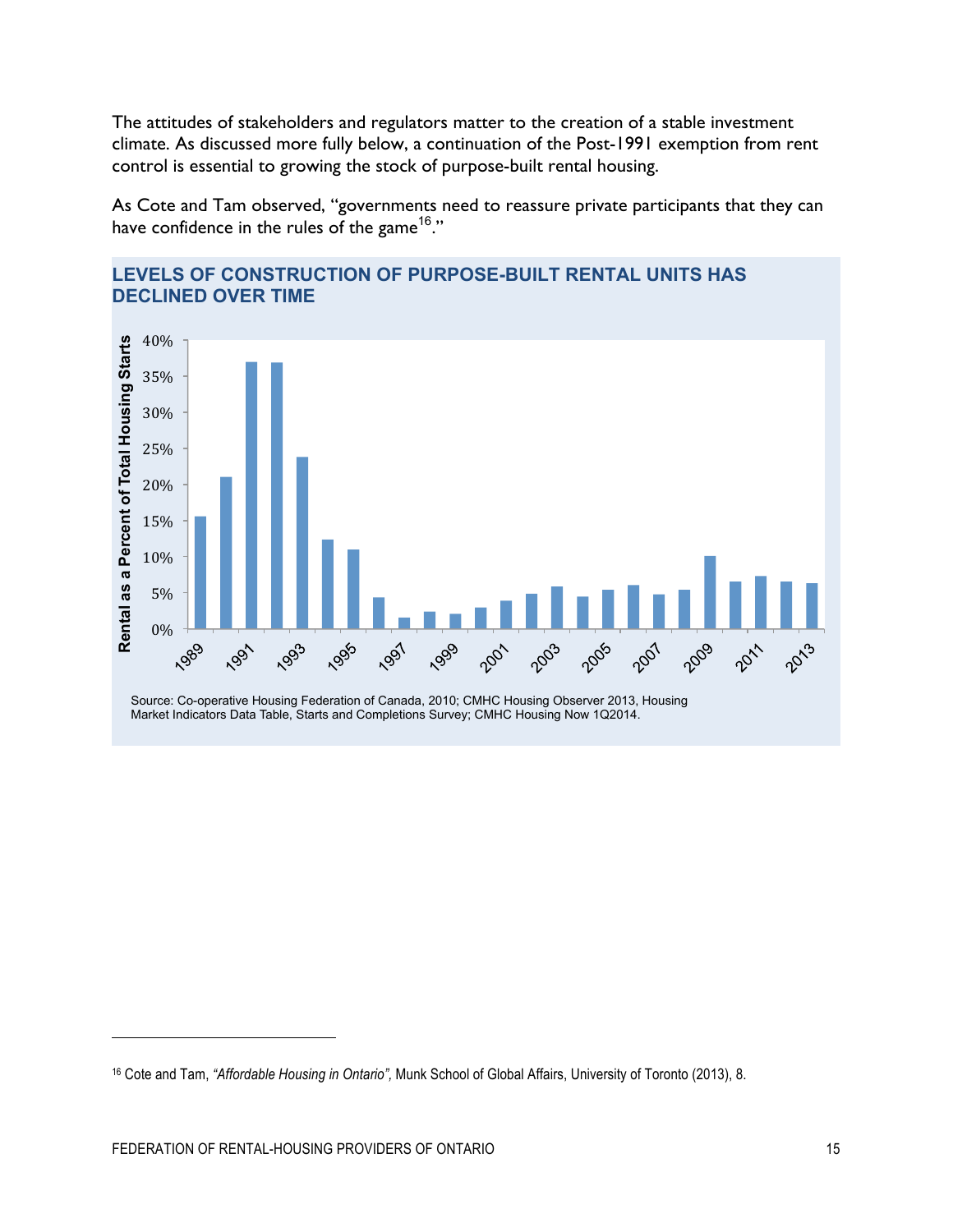# **UNLOCKING PRIVATE CAPITAL TO BUILD NEW RENTAL HOUSING**

#### **BARRIERS TO BUILDING NEW RENTAL HOUSING**

There are a number of factors that have deferred the construction of new purpose-built rental housing in Ontario. Some of these factors include the inherent risks of long-term development (as compared to condominium development):

- **•** Developers must leave their equity in projects over the long-term, limiting their ability to revolve their capital into new projects
- There is less immediate cash flow because they cannot generate revenues until the units are built and occupied
- Financers also perceive greater risks, increasing borrowing costs, requiring that developers purchase mortgage insurance and delaying the financing process  $17$

In addition, FRPO's Affordable Housing Committee has cited these four issues as key barriers to construction of new purpose-built affordable housing:

- High development charges
- High planning and density-bonusing fees (section 37 agreements)
- Concern about re-imposition of rent controls
- § Unfair property tax assessments of multi-residential dwellings
- **EXECUTE:** Municipal licensing schemes and fees

FRPO believes that there are a number of government levers available that could unlock private capital to build more purpose-built rental housing. There are a great many tools and incentives which have been considered in Ontario and in other jurisdictions.

FRPO has focused on solutions that the government can take immediately, without investment in capital dollars that would encourage the development industry to invest in new purpose-built rental stock  $18$ 

### **GOVERNMENT TODAY CANNOT AFFORD TO BUILD NEW UNITS**

The Ontario government is facing a deficit of over \$12 billion, budgets are stressed and demands for public services remain increasingly high. In order for the Ontario government to achieve its goal to balance the budget by 2017/18 it must find program savings across government.

<sup>17</sup> Jill Black, *The Financing and Economics of Affordable Housing Development: Incentives and Disincentives to Private-Sector Participation*, Cities Centre Research Paper 224, (2012) .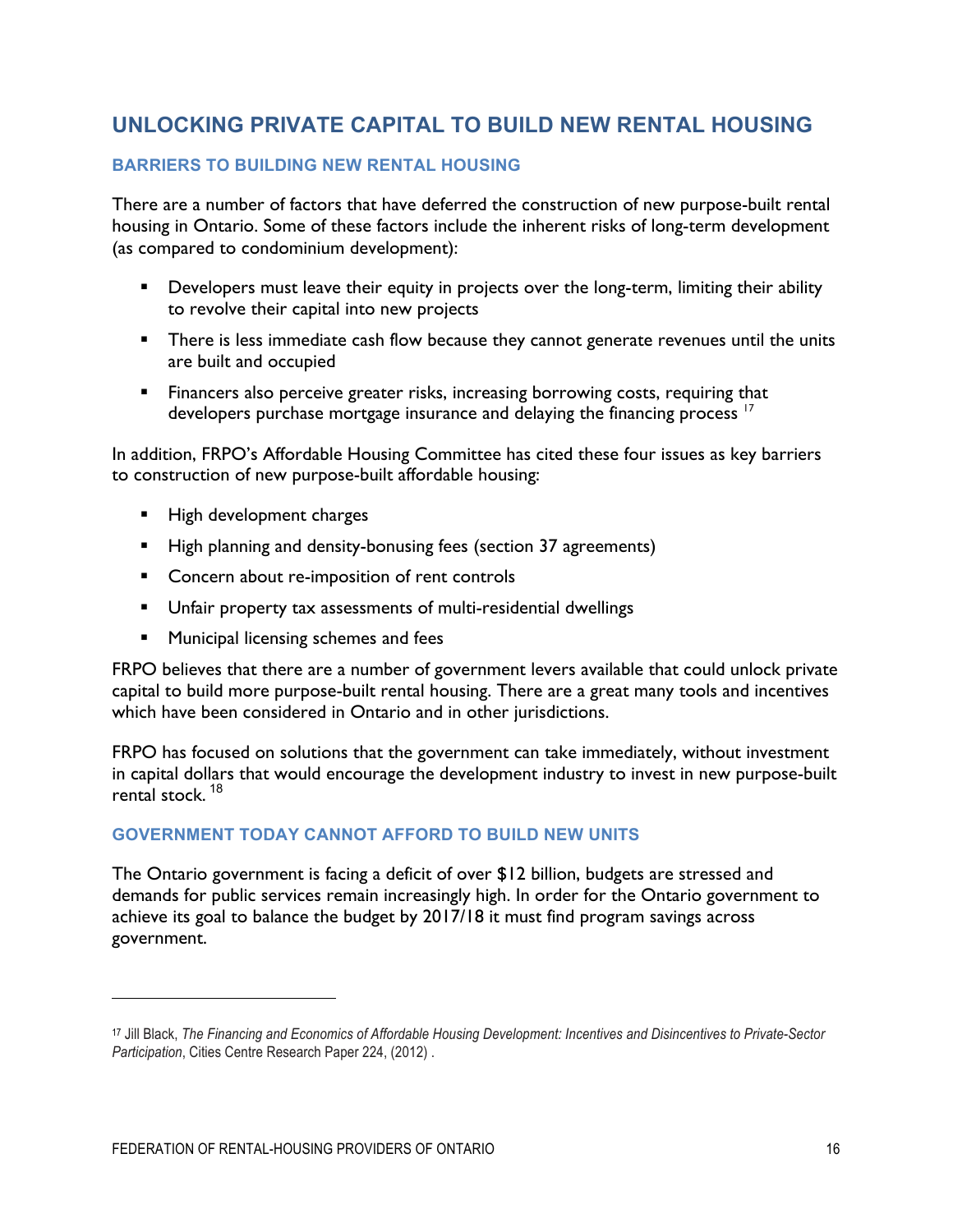The Ontario government has recognized that the demand for affordable housing cannot be addressed within existing budgets. It is necessary, especially at a time of declining long-term federal funding for housing and homelessness, for the government to partner with the private sector to build new purpose-built rental housing as a more affordable alternative to homeownership.

#### **GOVERNMENT DIRECT INVESTMENT SHOULD FOCUS ON EXISTING STOCK**

The government should make use of its affordable housing investments to upgrade its existing housing stock. The capital shortfalls and infrastructure deficits faced by government-owned housing agencies throughout the province are well documented.

Almost \$3 billion alone is needed to bring the 200,000 plus units in Ontario's housing stock into a good state of repair.

Before any new capital investment is made in the construction of new social housing, rehabilitating Ontario's existing social stock should be the priority of any new capital funding. This has also been identified as a priority by non-profit housing stakeholders.

#### **CLEAR ROLES AND RESPONSIBILITIES FOR THE PUBLIC AND PRIVATE SECTOR**

FRPO welcomes an evaluation of the roles and responsibilities of the public and the private sector when it comes to the delivery and operation of affordable housing. FRPO members have the knowledge and the experience to deliver quality management and customer-focused delivery of thousands of rental properties across the province.

Several municipal service delivery managers have expressed a desire to get out of the business of managing and owning affordable housing due to prohibitive costs, and have expressed the desire to move towards income support programs for housing.

The City of Toronto alone is faced with a \$941 million capital repair backlog for affordable housing, and a  $$1.73$  billion funding shortfall for capital repairs over the next 10 years.<sup>19</sup>

It's time that all levels of government reconsider how they fund and operate housing in their communities and consider partnering with the private sector to deliver housing more costeffectively and efficiently for tenants.

<u>.</u>

<sup>19</sup> Toronto Community Housing, "State of Good Repair 2014," http://www.torontohousing.ca/sogr\_repair\_needs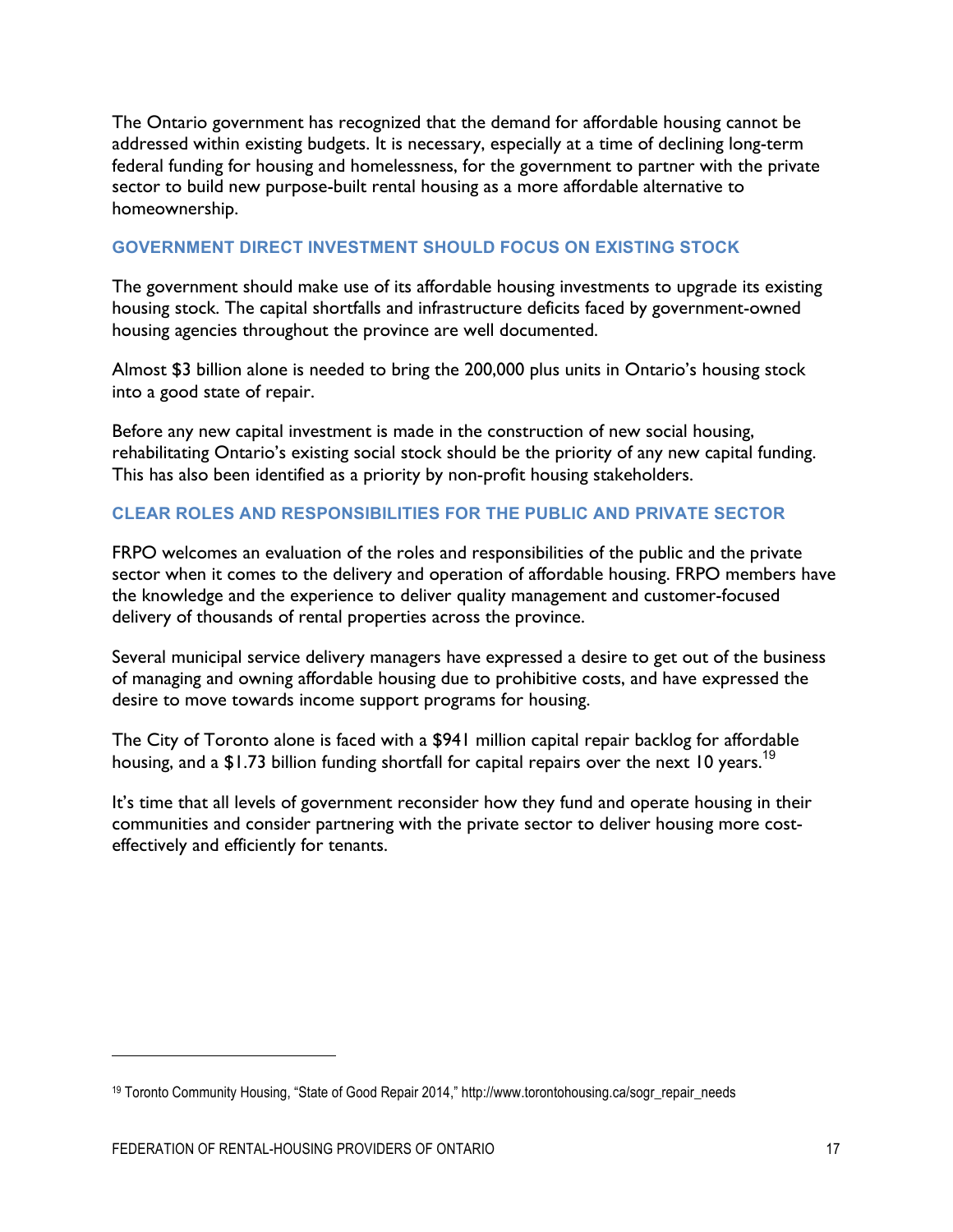#### **ESTIMATED COSTS AND PRO FORMA SUMMARY FOR NEW RENTAL HOUSING DEVELOPMENTS**

Policies that reduce or waive development charges and fees would have a beneficial effect on the development of new rental housing. The deferral of property assessments for multiresidential rental developments and fair property taxation would also stimulate the construction of new rental housing that is affordable for more households.

In Toronto, for example, a new high-rise rental apartment building must pay an estimated \$25,000 to \$30,000 per unit in upfront development charges and fees. Ongoing property taxes are an estimated \$2,500 per unit per year, or over \$200 per month per tenant. Because rental developments are assessed as multiresidential immediately upon construction, and often two to three years prior to

| <b>EXAMPLE PRO FORMA: TORONTO HIGH RISE</b><br><b>CONCRETE RENTAL</b> |         |
|-----------------------------------------------------------------------|---------|
| Number of units                                                       | 295     |
| Average size per unit (sq ft)                                         | 600     |
| Total square ft (GLA)                                                 | 230,000 |
| Net leasable area                                                     | 184,000 |

occupancy, an additional \$1 million or \$3,400 per unit is charged by the municipal and provincial government prior to any rental revenue being received. These costs, along with other estimated costs for land, construction, and property management, result in an environment and business case where it is possible to build new high-rise rentals where monthly rents average between \$1,475 and \$1,800 per month.

#### *SUMMARY OF DEVELOPMENT COSTS—NEW RENTAL UNIT IN TORONTO*

| <b>DEVELOPMENT COSTS</b>                                                                      | <b>TOTAL</b>  | <b>COST PER</b><br>SQ FT | <b>COST PER</b><br><b>UNIT</b> |
|-----------------------------------------------------------------------------------------------|---------------|--------------------------|--------------------------------|
| General construction, excavation, shoring, concrete formwork,<br>masonry, steel and balconies | \$26,913,000  | \$117                    | \$91,232                       |
| Interior, carpentry, finishing, walls, flooring, ceilings, painting                           | \$17,373,000  | \$76                     | \$58,893                       |
| Equipment: elevators, plumbing, electrical, sprinklers, ventilation                           | \$17,469,000  | \$76                     | \$58,777                       |
| Soft Costs: planning, engineering, architect,                                                 | \$2,735,000   | \$12                     | \$9,273                        |
| Development charges, municipal permit fees and charges                                        | \$7,366,000   | \$31                     | \$24,500                       |
| Other: Appliances, equipment, systems software                                                | \$1,010,000   | \$4                      | \$3,424                        |
| <b>Other Taxes</b>                                                                            | \$7,044,000   | \$31                     | \$23,879                       |
| Land                                                                                          | \$24,150,000  | \$105                    | \$81,864                       |
| <b>TOTAL DEVELOPMENT COSTS</b>                                                                | \$104,061,692 | \$451                    | \$351,841                      |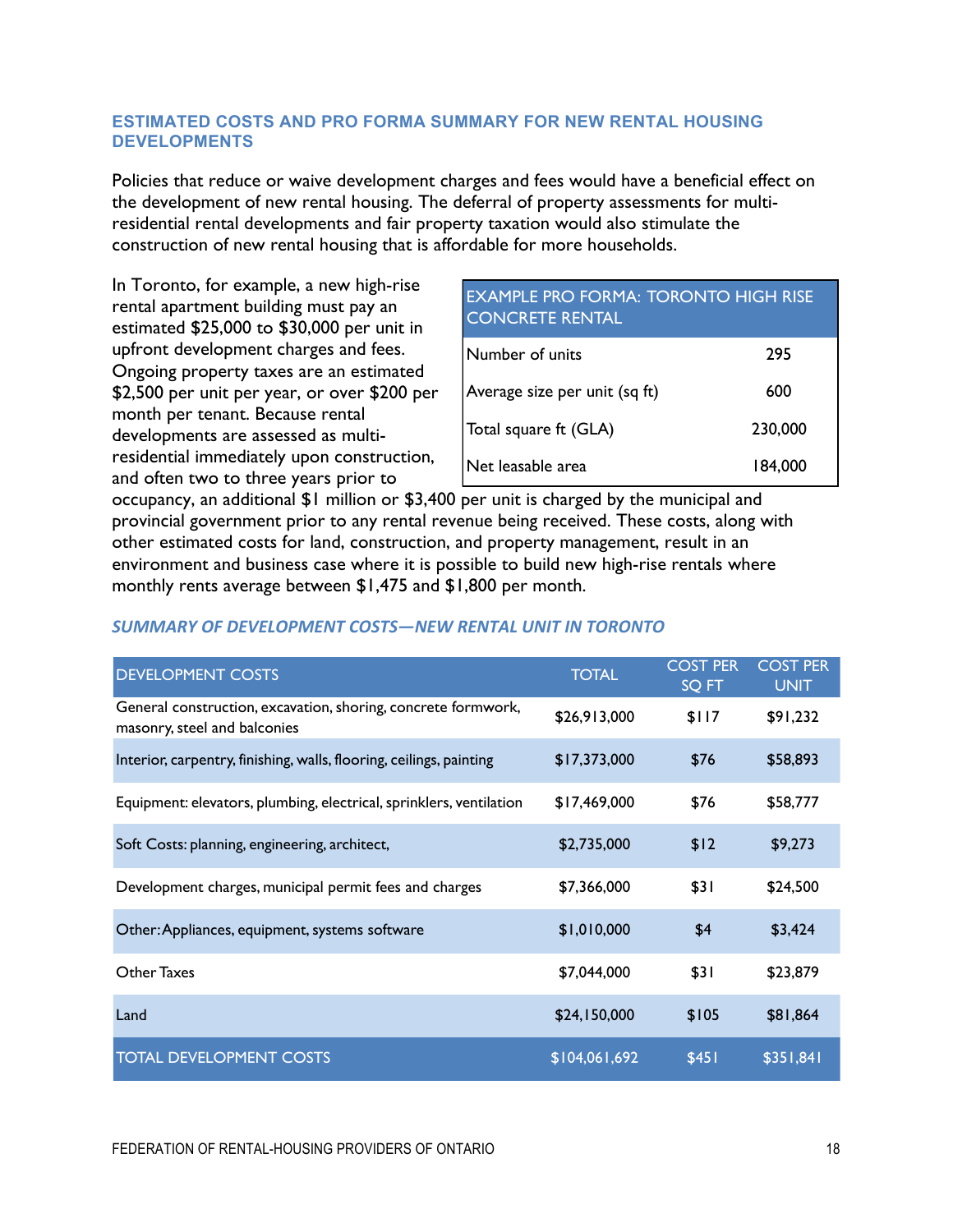The average CMHC monthly rent for a 2-bedroom apartment is currently \$1,250 per month. A re-examination of how current development charges and Section 37 fees are applied to new rental developments, along with other favourable property tax changes, would encourage the construction of additional rental units which are more affordable for the average renter household.



# **FIRST YEAR AVERAGE RENTS: NEW PURPOSE-BUILT RENTAL**

# **WHAT CAN BE DONE TO REMOVE BARRIERS TO NEW RENTAL HOUSING IN ONTARIO**

#### **1. AFFORDABLE RENTAL HOUSING AGREEMENTS**

The government should partner with the private sector to create affordable rental housing agreements that will ensure that new purpose-built rental housing is built in communities across Ontario, and provide for more affordable housing options for individuals and families. By providing relief from development charges and other fees, the private sector would be able to reduce the costs of rents, and provide long-term assurances to government, that would increase affordability for tenants.

In addition, the government would not be required to invest any capital in these projects, while stimulating the development of thousands of new purpose-built rental units. These rental housing agreements would meet the government's goals of improving access to affordable housing, reducing poverty, and creating healthy mixed use and sustainable communities for families, while growing the economy and creating jobs.

This model has been successfully adopted in the City of Vancouver under a housing policy called Rental 100.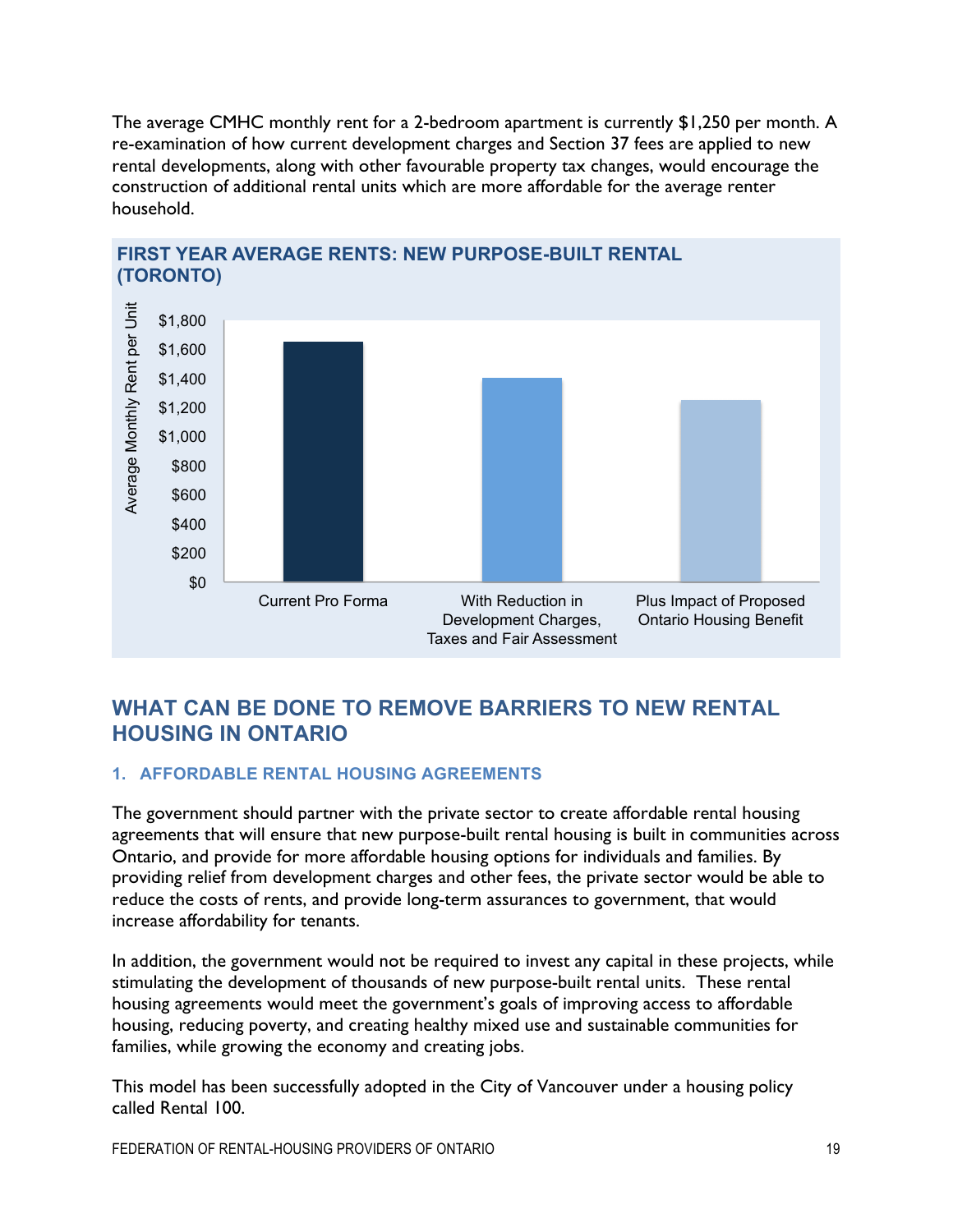#### **The City of Vancouver Rental 100 Program**

The 100 Program's stated purpose is to encourage the development of projects where 100 percent of the residential units are rental. Under the policy, all rental units created will be secured for 60 years, or for the life of the building, whichever is greater. $^{20}$ 

The policy targeted low- to moderate-income households and seniors and will allow the City of Vancouver to reach its goal of creating 5,000 new units of market rental housing by  $2021^{21}$ . On a proportional basis, this would be equivalent to 90,000 new rental homes across Ontario.

Vancouver developed this program in response to the decline of purpose-built rental housing since the cancellation of senior government tax incentives for rental apartments in the 1970's. Vancouver found that it could facilitate the creation of new rental housing through policy and regulation to help bridge the viability gap by making investments in rental projects more attractive to the development community.

The City of Vancouver provided the private sector with specific incentives to build purpose-built rental housing to provide developers with relief from specific development fees and charges, including:

- Waiving of Development Cost Levies;
- **•** Parking requirement reductions;
- Relaxation of unit size to 320 sq. ft. (provided design and location meet the City's liveability criteria);
- Additional density beyond what is available under existing zoning (for projects requiring a rezoning); and
- § Concurrent processing (for projects requiring a rezoning) $^{22}$ .

The City of Toronto recognizes the importance of creating a competitive landscape to attract industrial and commercial development that, as part of a package, is part of its economic development strategy. The City has made a clear statement of supporting business growth in the City by exempting certain types of this development from development charges.

The City of Toronto provides an exemption from development charges for:

- § Industrial uses
- Buildings approved for a grant under the Imagination, Manufacturing, Innovation and Technology Property Tax Incentive Program
- Buildings owned by and used for a college and university
- Any non-residential floor area located above or below the ground floor (only the floor area located on the ground floor is subject to the charge)

In addition, in support of the City's environmental sustainability goals, the City also offers a 20% rebate on development charges for developments that meet the more stringent, but optional, requirements in its Toronto Green Standard guidelines for development.

*Source: www.toronto.ca/business*

<sup>21</sup> Ibid

1

<sup>22</sup> Ibid

<sup>20</sup> Metro Vancouver Regional Housing, "What Works: Affordable Housing Initiatives in Metro Vancouver Municipalities," (2012) 13.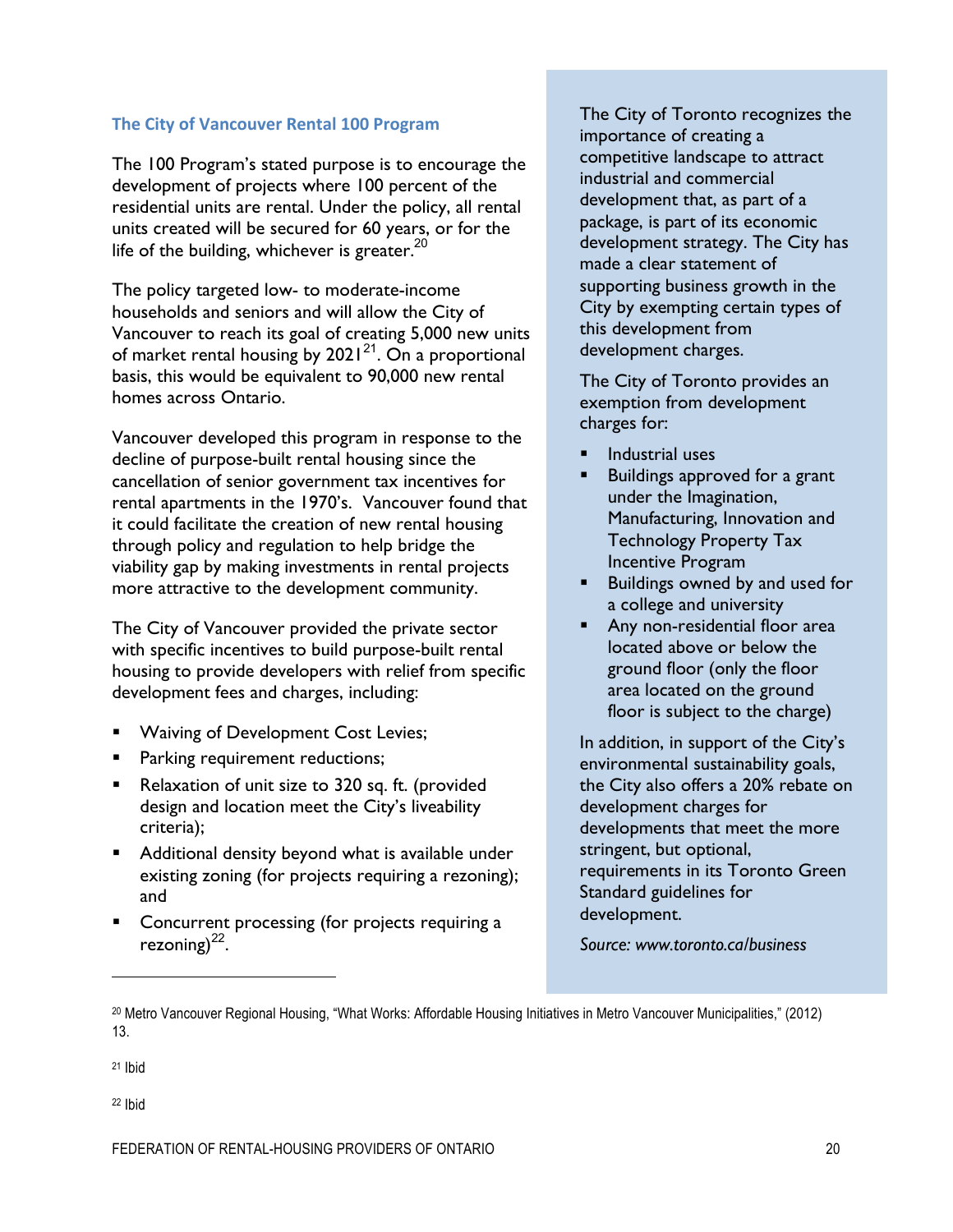Vancouver has recognized that all new rental housing ultimately helps improve affordability. Affordability will be achieved primarily through the tenure, as renting is inherently less expensive than owning. In addition, affordability will be attained through reduced parking, modest size, limited on-site common amenities, level of finishing, and other design considerations.

FRPO believes this model of partnership between the government and the private sector through affordable rental housing agreements would help the government to achieve its goals of reducing poverty and improving quality of life.

#### **2. DEVELOPMENT CHARGES**

The province gives municipalities the authority to levy development charges through the *Development Charges Act*. The intention is that municipalities can recover infrastructure costs that may be required to accommodate new development. There are specific requirements for how collected funds may be used; municipalities are required to set up a reserve fund for each service to which the development charge relates and these funds are not permitted to be used for operating costs or upgrading infrastructure. For a new apartment building in Toronto, upfront development taxes are \$15,265 for each new 2-bedroom unit (\$3 million for a 200-unit building). $23$ 

Municipalities also have the right to raise development charges as they determine to be necessary; however these increases are unpredictable and can be costly. This continued increase of these charges, in some cases by as much as 145 percent, has served to make development considerably more expensive.<sup>24</sup>

The Act does not require that municipalities levy these charges, but rather it is a tool that municipalities have available to them to pay for the capital costs associated with growth. Consequently, municipalities have the discretion to exempt certain types of development from paying development charges.

Like many municipalities, the City of Ottawa has a series of exemptions already contained within their development charges bylaw. For example, it is not uncommon for municipalities to exempt places of worship or agricultural buildings. These exemptions recognize a situation in which these desirable and important uses contribute to the community but cannot financially sustain the charges associated with development. Furthermore, the City of Ottawa has passed a bylaw, using the authority granted them in the Act, to reduce the development charges on growth on brownfield sites.<sup>25</sup> It is commonly understood that adaptive re-use of these remediated sites has a number of environmental and city-building goals; but it can be a difficult financial decision to make when the risks and costs are significantly higher than unfettered land.

1

<sup>23</sup> Altus Group, July 23, 2013, "Government Charges and Fees on New Homes in the Greater Toronto Area",

<sup>24</sup> Kemerer, Marc. "The Rise and Fall and Continued Rise of Development Charges". *Blaneys on Buildings (2011).*

<sup>25</sup> City of Ottawa, *"7.0 Development Charge Reduction Program (Brownfields)"* http://ottawa.ca/en/brownfields-redevelopmentprogram/70-development-charge-reduction-program-brownfields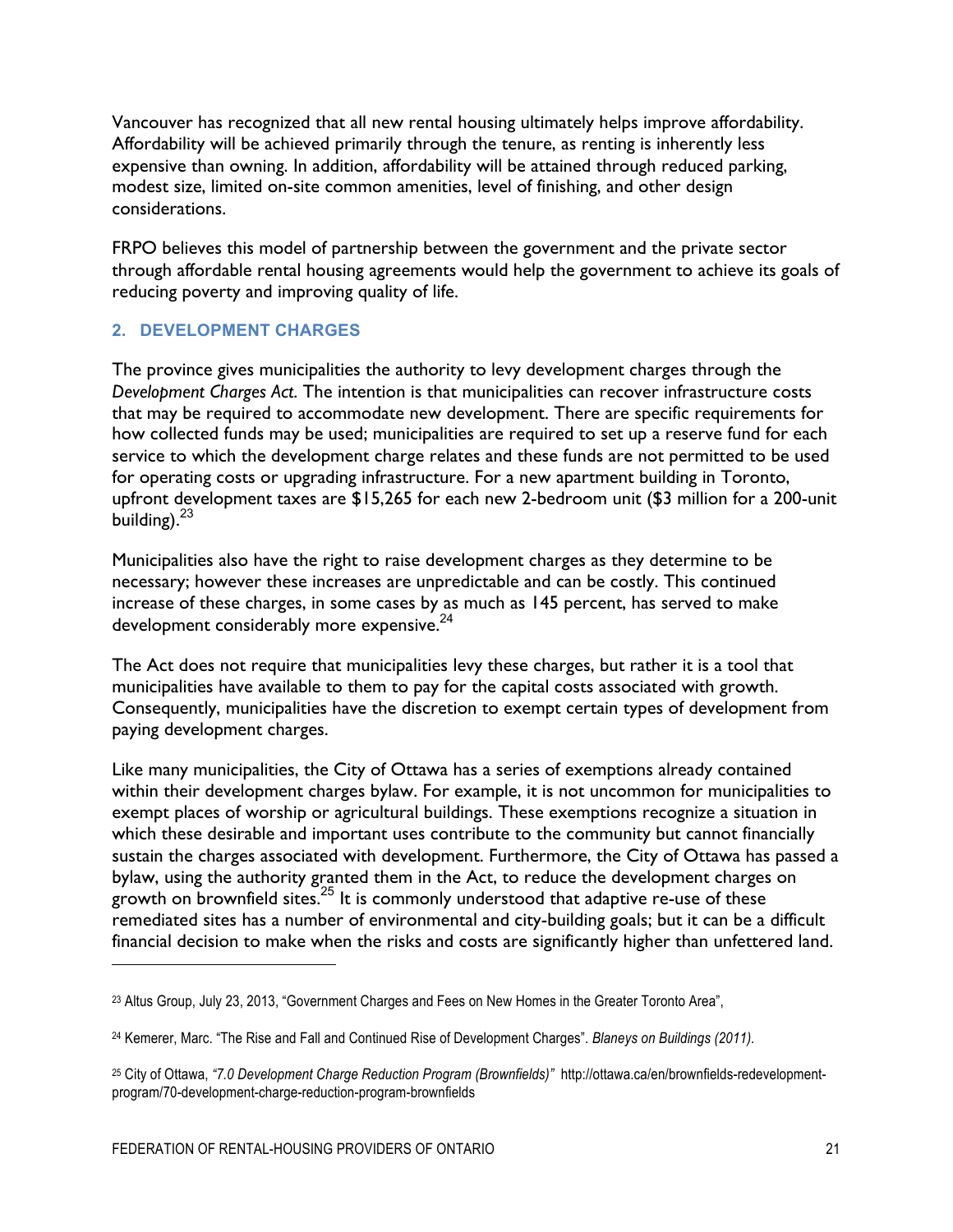On the other hand, there are significant benefits to supporting brownfield redevelopments and the City of Ottawa, like other municipalities, has used one of the tools at its disposal to support these types of projects.

Some of Ontario's municipalities provide development charge exemptions to non-profit, senior, or low-income housing. Most importantly, these types of exemptions are not consistently applied to each of the above housing types. So while one municipality may exempt non-profit housing, an adjacent municipality may exempt non-profit and low-income housing. More confusing still is that other municipalities may not provide for these types of exemptions, or they are considered through a complex application process. This inconsistency in approach makes development planning and execution difficult for the private sector providers.

As previously discussed, rental housing is one of the most important affordable housing options for a variety of reasons. The current development charge system can have a negative impact so significant that it can render a project financially unviable. The housing type that is the most frequent victim of this scenario is rental; it is not a coincidence that as municipalities have continually increased development charges over the years, there has been a critically low level of construction of new rental housing. The supply of the most affordable housing type has been impacted.

#### **3. POST-1991 EXEMPTION**

In addition to affordable rental housing agreements, the government can provide further relief to the cost of building new purpose-built rental units by maintaining the post-1991 rent exemption policy under the Rental Tenancies Act.

As a partial recognition that rent control policies of the past had hampered the development of new purpose-built rental housing units, the provincial government exempted rental units built after November 1991 to be exempt from the annual guideline increase.

When the Ontario government introduced rent control in 1975, the number of new purposebuilt rental housing starts dropped by more than half – from over 100,000 units from 1971 – 1975 to less than  $\frac{50,000}{2}$  from 1976 – 1980.<sup>26</sup> The post-1991 exemption was created and maintained by the current government in order to stimulate the development of new purposebuilt rental units.

Construction of new rental housing requires major financial risk and capital investment, and is only viable with the assurance of long-term economic returns. Ontario's post-1991 new development policy remains the only government inducement for building new rental housing in this province.

<u>.</u>

<sup>26</sup> CMHC, Canadian Housing Observer 2014.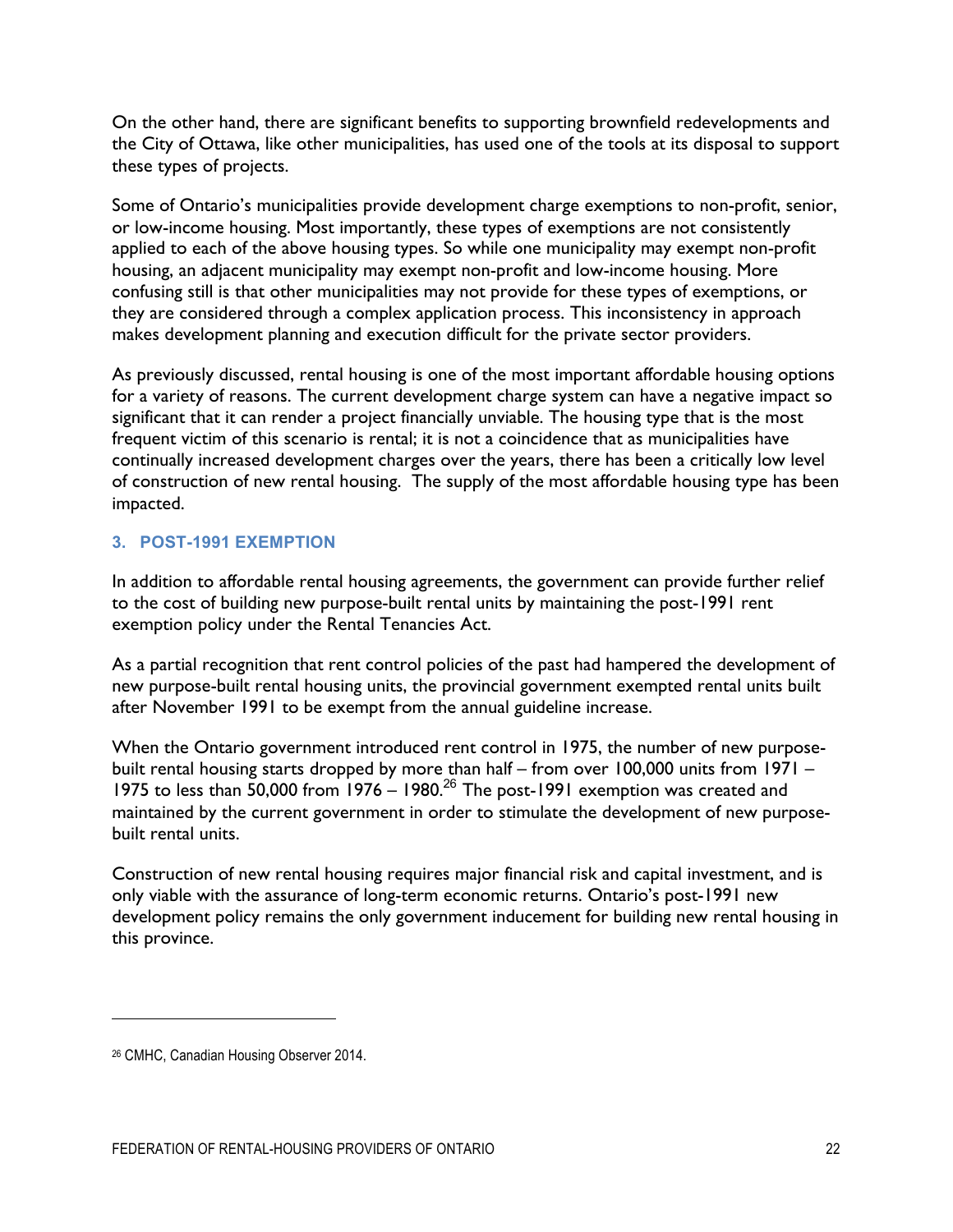The post-1991 exemption has been successful in stimulating the growth of new rental housing. Between 2006 and 2012, over 56,000 new rental housing units were constructed in Ontario, creating over 33,000 full time jobs.<sup>27</sup>

Allowing free market conditions to dictate rental rates has not resulted in a spike in rent prices. Instead, it has allowed the industry to respond to the growing demand for rental housing in Ontario and provide a more affordable housing alternative for thousands of families and individuals.

FRPO recognizes however that the new construction of rental housing has not kept up with the demand for new purpose-built rental housing. By maintaining the post-1991 exemption, the government will continue to provide a long-term commitment that will provide developers with confidence in the rental market and help to stimulate new construction.



## **HOUSING STARTS BY INTENDED MARKET (RENTAL)**

#### **4. SECTION 37 – DENSITY BONUSING FEES**

Those involved in the development process are certainly familiar with Section 37 of the *Planning Act*, which grants municipalities the authority to pass a bylaw to increase the height and density of development from what is permitted in the zoning bylaw in exchange for community

<sup>27</sup> FRPO and KPMG "Economic Impact Assessment Study – Ontario Rental Housing Sector, (January 2013).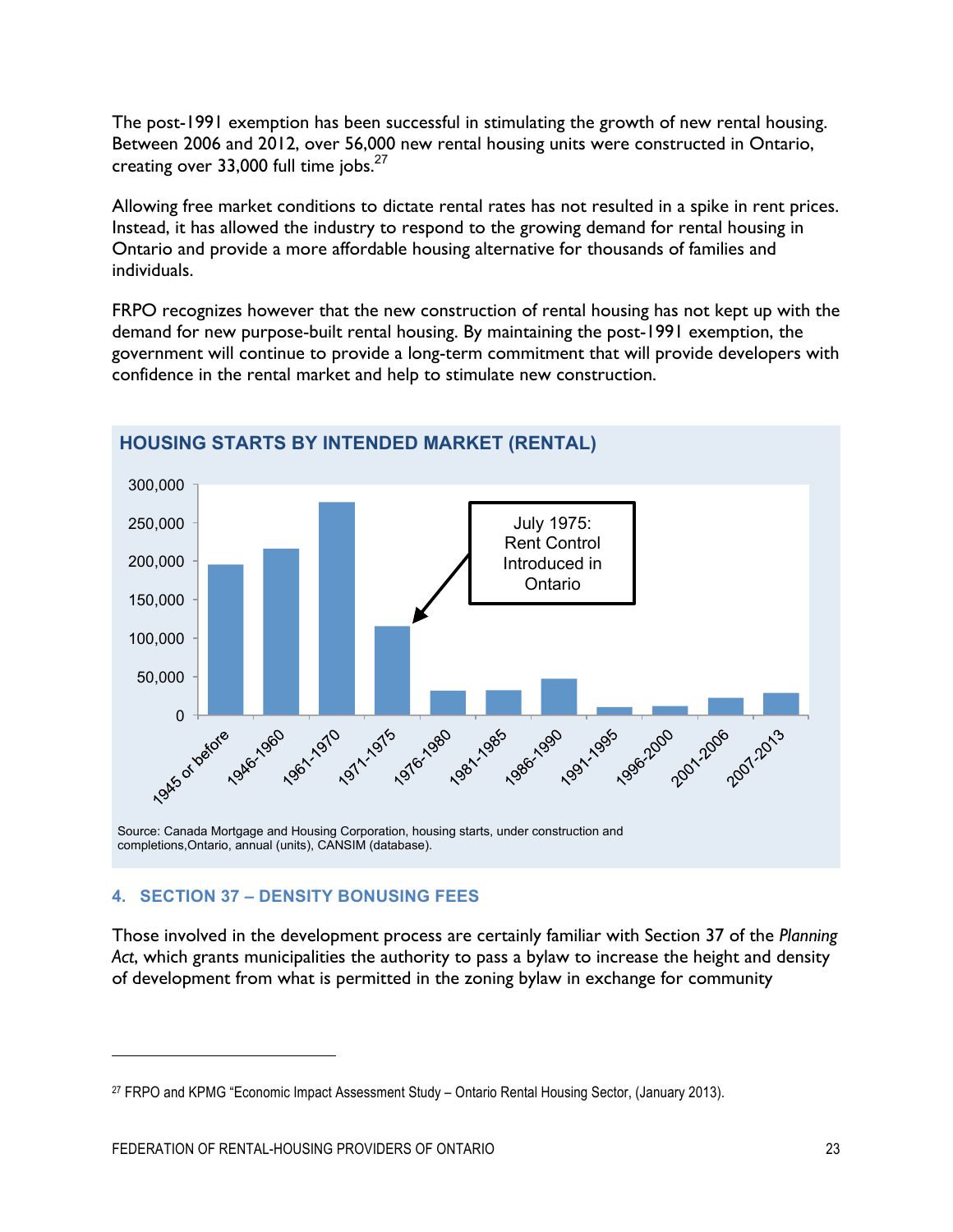benefits. It has long been the contention of developers that a great deal of unfairness is involved in this process – and indeed, it lacks clarity, consistency, and transparency.<sup>28</sup>

There is no set formula for the calculation of Section 37 benefits and consequently it is an "unknown cost" to developers often until late in the planning approvals process. The negotiation on both the amount and allocation of the Section 37 benefits is on a strictly case-by-case basis, and involves the local planner, the local Councillor and the developer with varying levels of engagement. In some cases, community groups may be involved in helping to determine where the community is most in need of these benefits, but again, there is no set practice or custom of this type of consultation occurring.

#### **HOUSING OPTIONS – COMMUNITY BENEFIT**

Many municipalities consider the inclusion of affordable housing in a new development an eligible Section 37 community benefit.

What this demonstrates is that housing options can be considered to be a community benefit; the more supply available, the greater the market will be able to support demand in all income ranges.

From one development to the next, even in the same area of the same municipality, there is very little consistency on how Section 37 contributions are agreed upon. The net effect of this uncertainty is that it becomes an unknown cost to be factored in to the development process and one which can also have challenging consequences on the affordability of rental housing projects. In reality, rental housing can be considered as a community benefit in this context. In Ontario, between 2006 and 2010, nearly 90,000 condominium units were built, compared with about 20,000 rental units.<sup>29</sup> Increasing the range and type of housing options improves the community, making it stronger and more viable. Consequently, it would be appropriate to exempt rental housing developments from the Section 37 process, in recognition of the important contribution that these projects make to the housing supply in a community.

#### **Exemptions – The More Affordable Alternative**

Various stakeholders in the development process may express concern that exempting rental housing from development charges and Section 37 would force municipalities into a disadvantaged position, with less money to pay for the infrastructure needed to support growth and fewer community benefits to accommodate integrating the new development into the existing community. However, a closer examination of the high costs associated with government-

<u>.</u>



<sup>28</sup> Tang, Isaac. "Critics weigh in on Section 37 Agreements". *The Lawyers Weekly.* (2012) Vol 32, No 9.

<sup>29</sup> Cote and Tam. "Affordable Housing in Ontario: Mobilizing Private Capital in an Era of Public Constraint". *IMFG Perspectives*, (2013) No 3.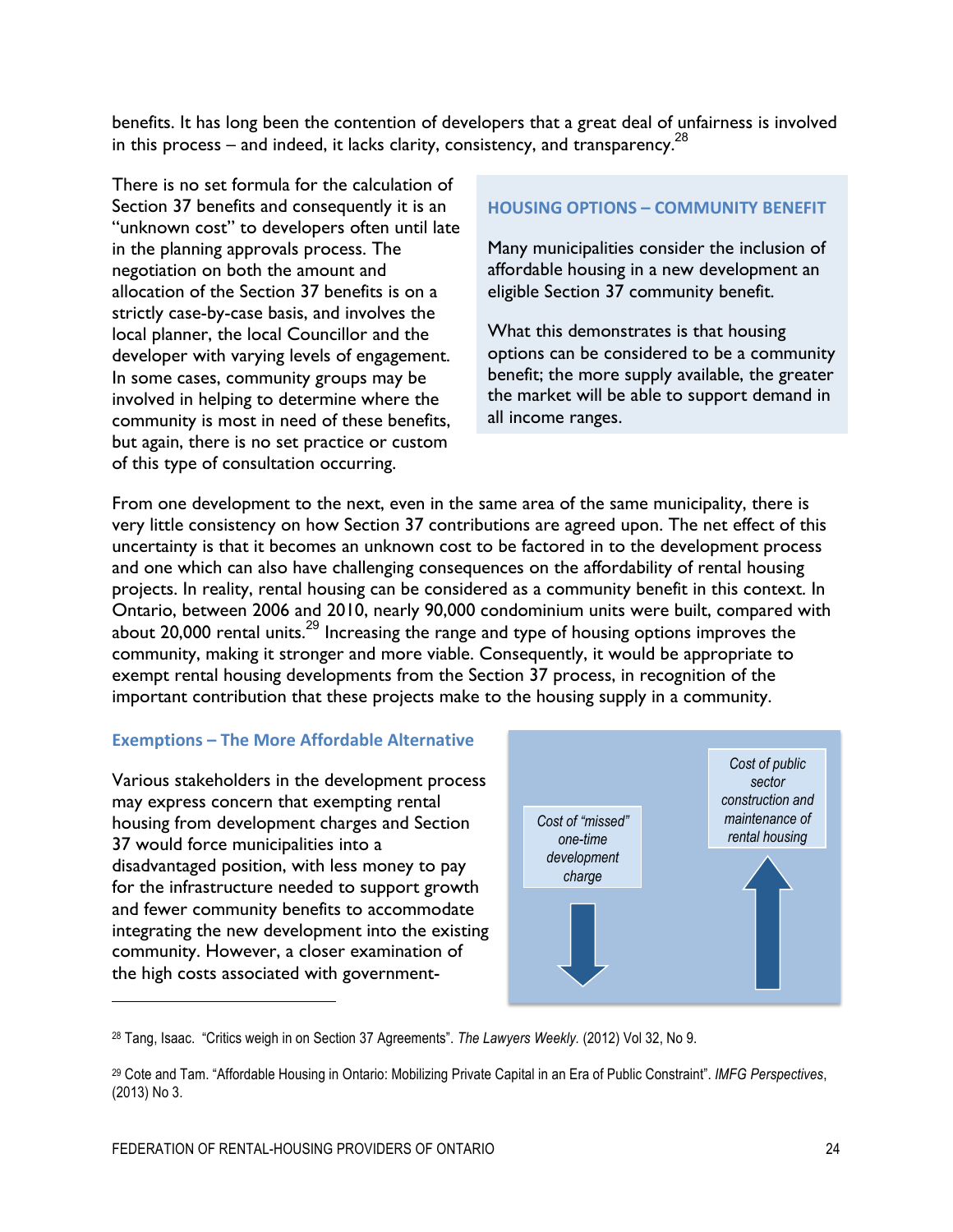constructed social housing indicates that scenario may not prove true.

In fact, it is the more likely case that the low cost of a "missed" development charge bringing the high benefit of private sector development is significantly more affordable from a government perspective than the high cost of the government financing the building of new rental housing. Experience has proven that public sector constructed affordable housing projects are costly to the taxpayer and may not always meet the right needs of their target stakeholder. Furthermore, allowing the private sector to fulfill this need also ensures that the government is then not hamstrung with the ongoing maintenance and operation costs. Alleviating the financial stress on the public sector, when combined with the societal benefits of increasing rental housing, makes for a strong case for exempting rental housing projects from the one-time development charge payment.

#### **5. PROPERTY TAX AND ASSESSMENT OF MULTI-RESIDENTIAL BUILDINGS**

As demonstrated previously, Ontario's rental housing industry is an important economic driver contributing \$6.45 billion in tax revenues in this province alone. This is more than the agriculture and food, arts and culture, mining, and aerospace industries combined. The provincial government and Ontario residents would benefit from greater investment in the rental housing market, which would increase provincial revenues and allow the province to invest in priorities such as infrastructure, health care, and education.

However the province's taxation policies, including the unfair property tax assessment of multiresidential properties in Ontario, are barriers to growth for rental housing developers. The province should make changes to taxation policies that would allow the building of new purpose-built rental housing to be more economical for developers, and ultimately reduce the costs of rents for tenants.

#### **Ontario's property tax system is unfair to tenants**

One of the most significant housing affordability measures the provincial government could implement would be a mandatory requirement for municipalities to remove the unfavourable property tax treatment of multi-residential properties. In Ontario, the average tenant faces a property tax rate of 1.78 percent of the current value assessment of their home. In contrast, the average homeowner in Ontario pays a property tax rate of 0.68 percent. On average, Ontario tenants are paying twice the property tax rate through their rent compared to the rate paid by homeowners. This inequity on tenants is unacceptable.

If tenants in Ontario were charged the same property tax rate as homeowners, it would result in an \$85 reduction in the monthly property tax paid by each tenant, or an average savings per tenant of \$1,020 annually. There is no policy justification for the regressive nature of municipal property tax rates on multi-residential properties that unfairly shift a higher tax burden onto renters compared to single-family home residents. Tenants bear the full costs of property taxes through their rent and would directly and quickly benefit from adoption of fair tax rates. Under the *Residential Tenancies Act*, property tax reductions must be passed on to tenants through immediate rent reductions.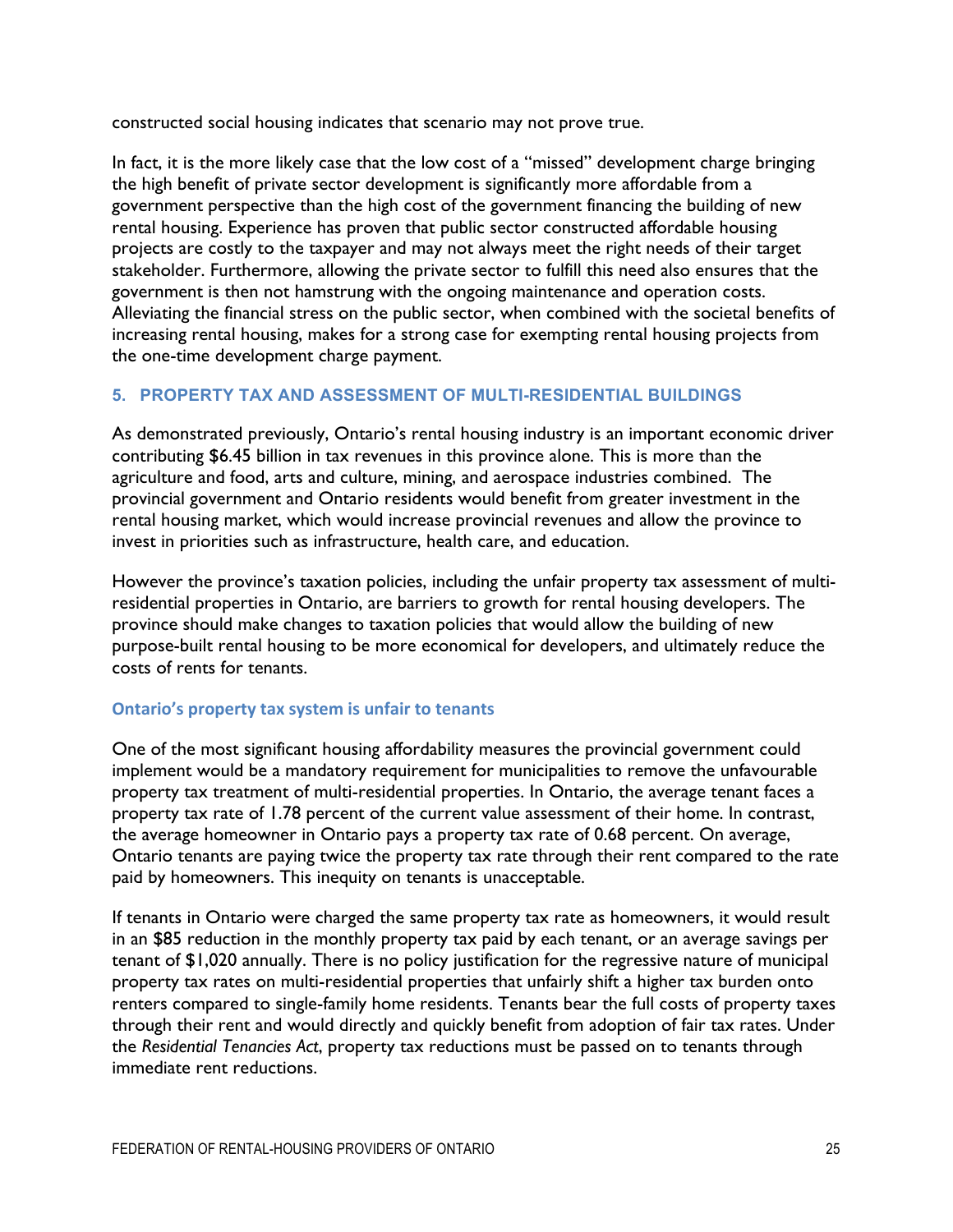When the average rent on a two-bedroom apartment is \$1,050 per month, the annual overpayment of \$1,020 in property taxes due to unfair tax rates is the equivalent of Ontario tenants paying 13 months of rent every year.



#### **Issues with the Gross Income Multiplier assessment method**

The property tax assessment process in Ontario also puts tenants at a disadvantage. Ontario is the only jurisdiction that uses the *Gross Income Multiplier* (GIM) assessment method. When rental properties are incorrectly assessed, everyone bears the cost of filing appeals, which may increase the cost of rent for tenants. A 2014 research report commissioned by FRPO examined how other jurisdictions determined the taxation value of apartment buildings. The report, completed by the International Property Tax Institute (IPTI), found that the GIM method used in Ontario has been abandoned by most jurisdictions, including other Canadian provinces.

FRPO recommends that the province should amend the *Assessment Act* to allow new multiresidential rental developments (six or more units) to be assessed on current value upon occupancy of the structure, instead of prior to construction. This change would ensure greater accuracy of tax assessments based on rental income that is actually earned, and would reduce costly and lengthy appeals of property assessments.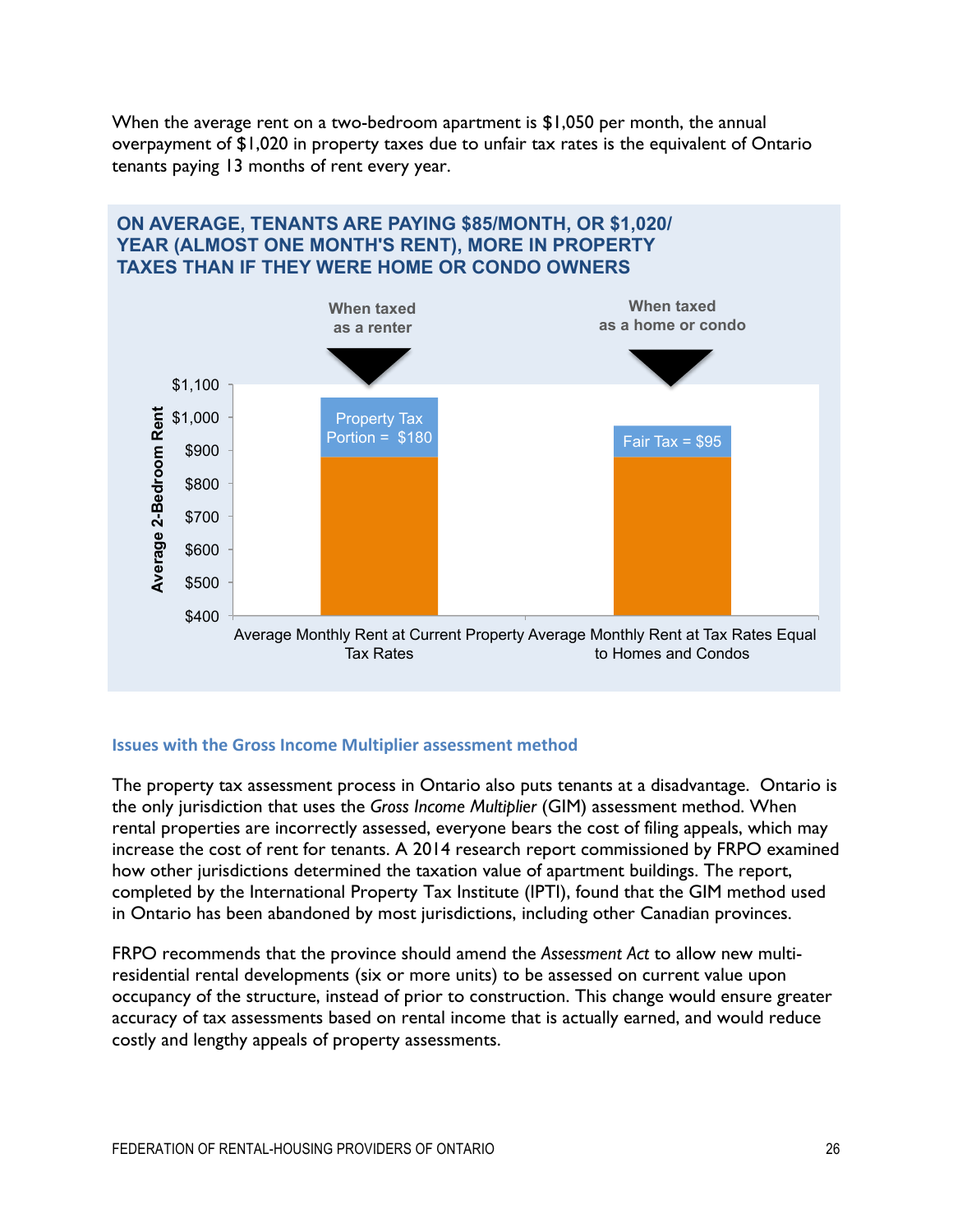In 2014, FRPO entered into a partnership arrangement with the Municipal Property Assessment Corporation (MPAC) and the Ontario Ministry of Finance to investigate and explore a more transparent and appropriate assessment method for apartment buildings.

The partnership between FRPO and MPAC will help to reduce costs for property managers and tenants by reducing the administrative burden required to determine the assessment value of apartment buildings. Under the new *Tenant Information Package* (TIP) process, the amount of data collection required by property managers for MPAC has been reduced from 10.7 million data points to 733,000 data points, a volume reduction of 93 percent. This is just one example of how outcomes can be improved when government and industry work together.

FRPO will continue to partner with the government to find ways to reduce the cost of appeals by improving the quality of the values returned in the assessment role.

In addition, changing the property tax classification for multi-residential properties to be equal with homes and condominiums during the new construction phase will increase affordability for tenants and help to reduce rents.

#### **6. MUNICIPAL LICENSING**

In January 2007, as part of its response to municipal concerns about municipal fiscal positions, the Ontario government provided municipalities with the authority to impose a fee-based licensing regime on the owners of residential apartment units. Most have not created such a regime. Nevertheless, some municipalities have imposed licensing schemes on the rental housing sector to generate additional municipal revenue, resulting in the unintended effect of reducing the supply and affordability of rental apartments.

#### **Alleged benefits of licensing**

 $\overline{a}$ 

Proponents of apartment licensing often reference licensing's alleged ability to address the following municipal issues.<sup>30</sup> However, it has been found in all of these cases that there are more effective methods of addressing these issues associated with rental housing:

| <b>MUNICIPAL ISSUE</b>                                                   | <b>CONCERN</b>                                                                                                                                                                                       |
|--------------------------------------------------------------------------|------------------------------------------------------------------------------------------------------------------------------------------------------------------------------------------------------|
| Impact of off-campus<br>student housing on<br>surrounding<br>communities | • Targeting specific populations or specific types of housing with<br>licensing has legal and policy risks.                                                                                          |
|                                                                          | In North Bay and Oshawa, targeting students through a rental unit<br>$\blacksquare$<br>licensing regime was seen as a potentially discriminatory practice by<br>the Ontario Human Rights Commission. |
|                                                                          | Many cities have developed more sophisticated, multi-faceted<br>$\blacksquare$<br>approaches to addressing this issue.                                                                               |

<sup>30</sup> Fenn, Michael & FRPO, "A Review of the Effectiveness and Implications of Municipal Licensing of Residential Apartments," (September 2013).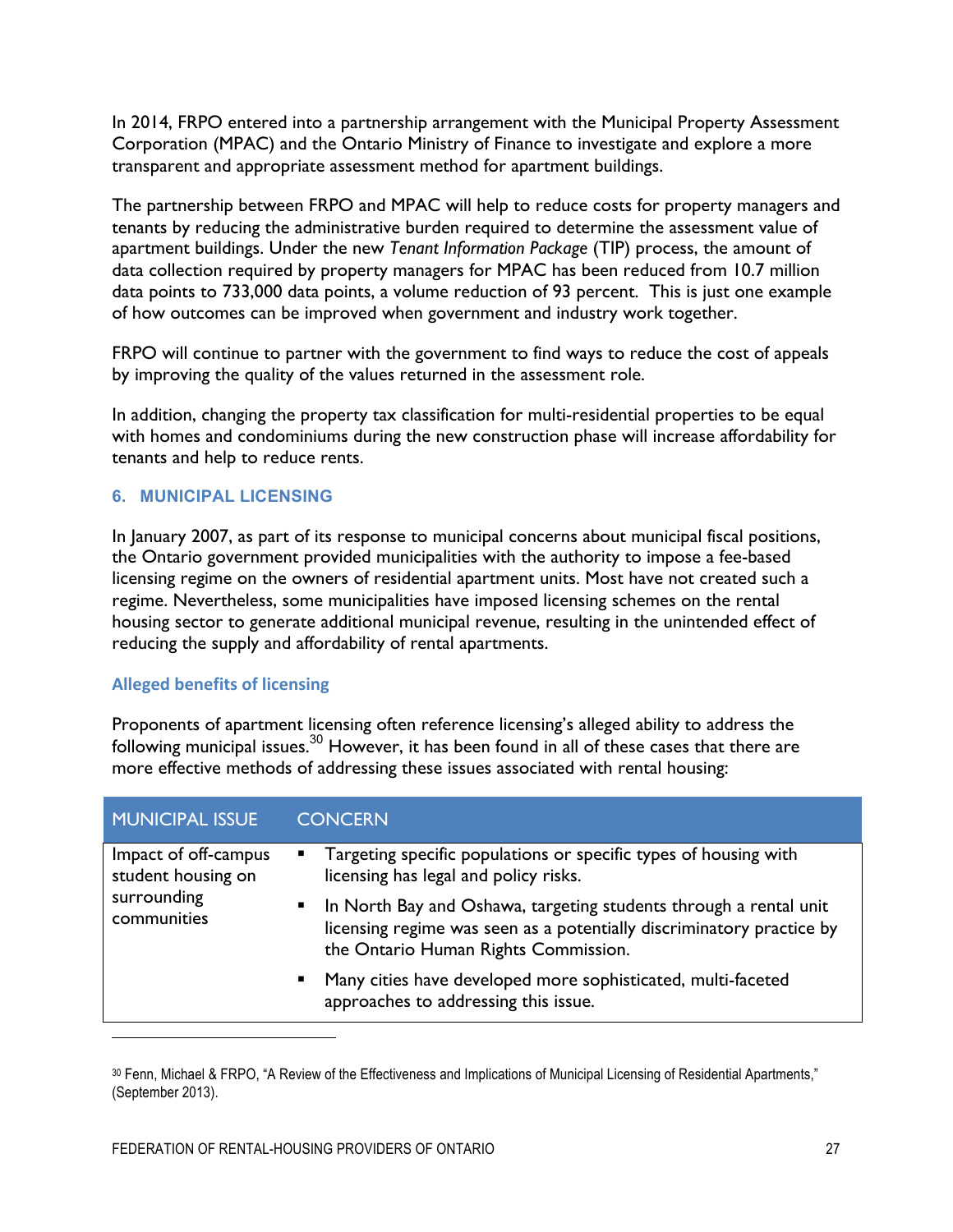| <b>MUNICIPAL ISSUE</b>                                                                                                                                    | <b>CONCERN</b>                                                                                                                                                                                                                                                                                                                                          |
|-----------------------------------------------------------------------------------------------------------------------------------------------------------|---------------------------------------------------------------------------------------------------------------------------------------------------------------------------------------------------------------------------------------------------------------------------------------------------------------------------------------------------------|
| Solution for problems<br>associated with<br>complaints from<br>residents as well as<br>landlords                                                          | There is a relatively small fraction of owners and tenants who seem<br>٠<br>to draw the majority of complaints to authorities.<br>There has been success with pilot projects in targeted enforcement.<br>п<br>Furthermore, there is more industry associations can do to promote<br>٠<br>standards for their members and to support public authorities. |
| Inadequate<br>enforcement of a<br>number of municipal<br>and provincial<br>regulations and<br>policies in the housing<br>and property-<br>standards field | Despite the multitude of regulations and policies in the space, many<br>٠<br>are ignored in practice or are inadequately enforced.                                                                                                                                                                                                                      |
|                                                                                                                                                           | Licensing is seen as a comprehensive solution for all of the issues<br>$\blacksquare$<br>with civic inspection and enforcement.                                                                                                                                                                                                                         |
|                                                                                                                                                           | It was found in some municipalities (that considered licensing) that<br>vigorous, priority-based inspection and prosecution was very<br>effective in dealing with the situations that generate the most<br>complaints.                                                                                                                                  |
|                                                                                                                                                           | Furthermore, some innovative municipalities, like Hamilton, have set<br>٠<br>up special programs where enforcement staff setup- special<br>enforcement programs for apartment buildings, circulating<br>information and soliciting input from tenants and neighbours.                                                                                   |
|                                                                                                                                                           | These programs are quite effective, and can be done at low cost to<br>п<br>municipalities.                                                                                                                                                                                                                                                              |
| <b>Ontario Landlord</b><br><b>Tenant Board</b><br>processes perceived<br>as ineffective                                                                   | Data from the Landlord and Tenant Board (LTB) shows that the LTB<br>٠<br>does in fact address a significant body of tenant-initiated cases<br>relating to matters such as maintenance concerns, tenants rights, rent<br>rebates, etc.                                                                                                                   |

Finally, apartment licensing is perceived by some municipalities as an efficient source of net new revenues for municipalities. This is simply not accurate. Revenues from licensing would not justify the expenditure incurred to collect them. Secondly, a licensing regime would likely have side-effects that increase costs elsewhere.  $31$  Municipal licensing regimes place a financial burden on landlords that would likely be passed on to tenants – increasing the cost of real rents.

<u>.</u>

<sup>31</sup> Ibid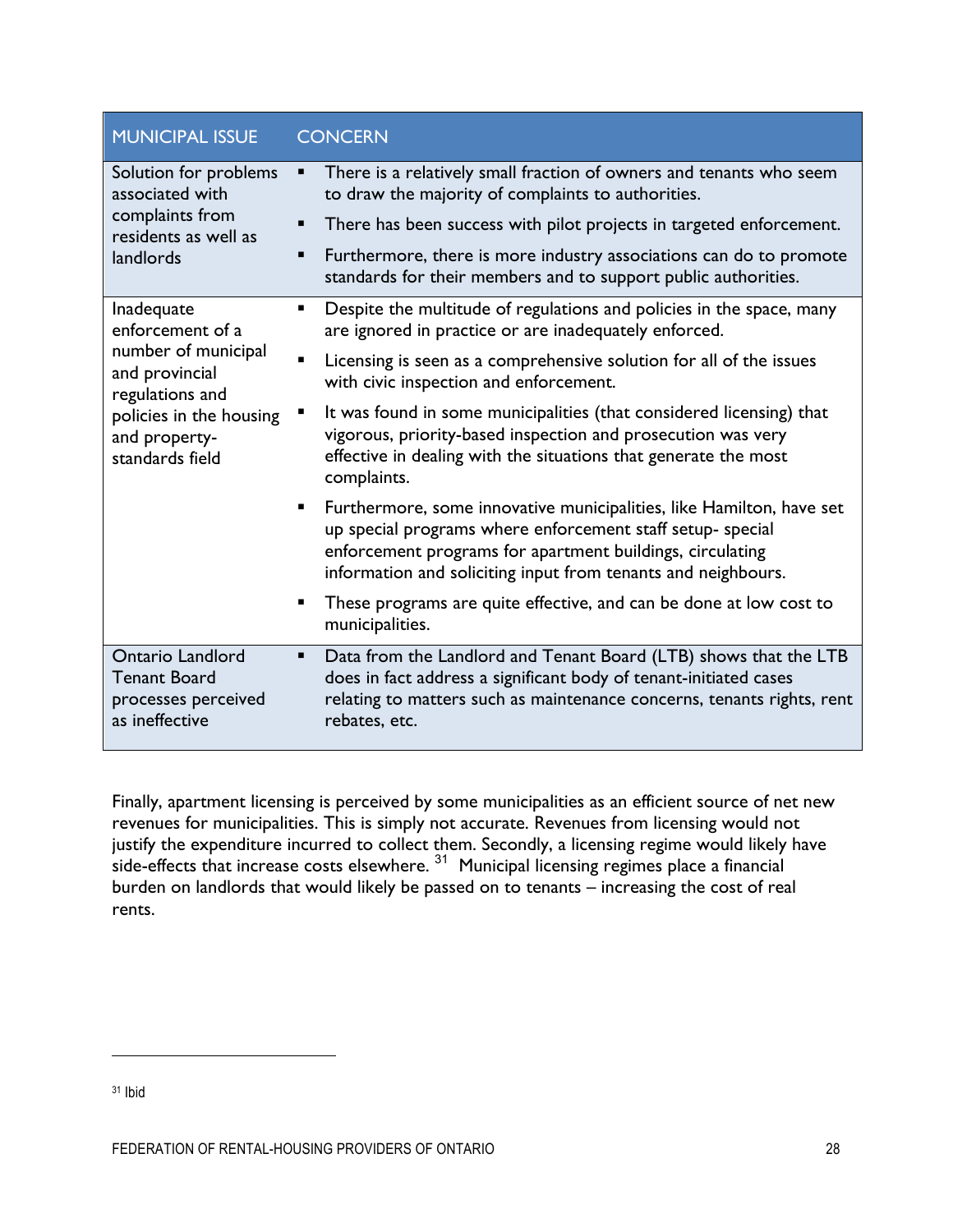#### Licensing has been used as a tool to deter creation of new rental units in existing **neighbourhoods**

Licensing has been advanced by some as a tool to reduce or control the creation of:

- Supplementary apartment units in single-family homes;
- In-filling with new duplex and multiplex units; and
- Re-purposing of non-residential buildings used for residential use

Rather than imposing significant regulatory requirements and costs through apartment licensing, municipalities need to ensure that the cost to the homeowner or small property owner is commensurate with the economic opportunity of offering affordable rental accommodation.<sup>32</sup>

#### **Licensing on existing rental housing market**

Some municipalities have used this lack of housing supply to justify increased regulatory protection to preserve existing rental housing stock.

One of the consequences of licensing residential rental units is the resulting "business decision" taken by the property owner either to comply with new licensing requirements, or to discontinue the rental use.

For example, there are as many as 23,000 individual "unregistered" rental units in the City of Hamilton. If licensing contributes to a loss of these units in the regional housing market (Hamilton staff estimated 30 percent shrinkage), the consequences are significant for the volume of rental units available to serve low-income individuals, families, and post-secondary students, as well as for the rental rates demanded for the remaining units. $33$ 

If being captured by an apartment licensing by-law also entails other approvals and development-related levies, there would be an even greater disincentive to maintain that rental unit.

If a licensing bylaw has the effect of reducing the number of rental units, the reduced supply would apply pressure on rents to rise, particularly for affordable units. Additionally, if the units go underground, then the outcome of penalizing law-abiding owners with fees and compliance costs is questionable.

#### **Implications on new rental housing supply**

Evidence appears to suggest that apartment licensing is not the best solution to address any of the major issues that it attempts to resolve. This scheme creates unintended negative effects on

<sup>32</sup> Ibid

 $\overline{a}$ 

<sup>33</sup> Ibid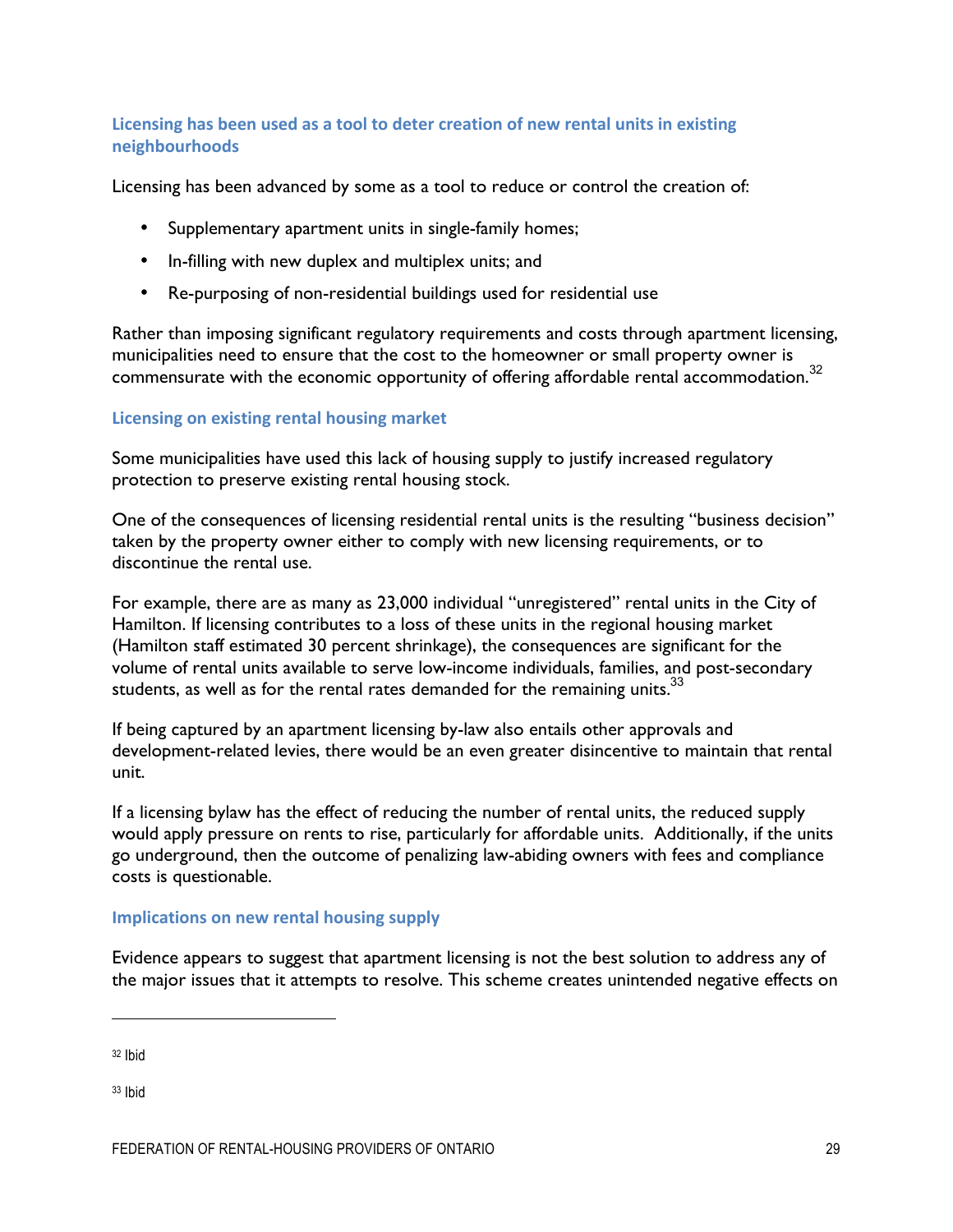the local rental housing marketplace – for owners of major apartment buildings and on individual property owners or investors. It does not protect tenants (and prospective tenants), and actually puts pressure on rents, reducing housing choices. Importantly, licensing further discourages the private sector from investment in new rental housing supply.<sup>34</sup>

It is clear that there are better tools to address problems in the rental housing sectors – as has been done in innovative municipalities in Ontario.

# **GOVERNMENT INVESTMENT TO IMPROVE HOUSING AFFORDABILITY**

The policy options outlined in this report are designed to enable government to stimulate the construction of purpose-built rent housing, a viable housing option for many households seeking an affordable alternative to the high cost of home ownership. These policy options allow the government to do so with no direct investment dollars.

However, in order to stimulate the construction of below market-rent units, governments will have to provide significant operating and/or capital dollars to reduce rents for low-income tenants.

#### **GREATER ASSISTANCE IS REQUIRED TO REDUCE RENTS**

In order to stimulate private-sector development of below market-rate rental housing, developers would require additional capital funding from the government, as the current costs of land acquisition and construction are simply too high to allow developers to charge tenants below market-rate rents.

A recent example of a successful public-private partnership to build new affordable housing is the development of 100 Lower Ossington Ave in Toronto. The partnership between Greenwin and the provincial, federal and municipal governments built 179 new affordable rental units in a desirable and transit accessible community, downtown Toronto.

The federal and provincial government provided \$21.4 million in funding to subsidize the cost of construction of these units. In addition, the City of Toronto forgave development charges, property taxes and Section 37 fees to reduce the costs of development.

The private sector is eager to work with the government to encourage more development of new affordable housing for those living in poverty to reduce homelessness. The reality is that these projects cannot be built without substantial investment from each level of government in order to keep rents at a rate that the lowest-income Ontarians can afford. That is why FRPO recommends, among other things, for the government to consider long-term land-lease arrangements with private sector developers, which can be used to create new, more affordable housing units now by making use of land owned by these two levels of government.

<sup>34</sup> Ibid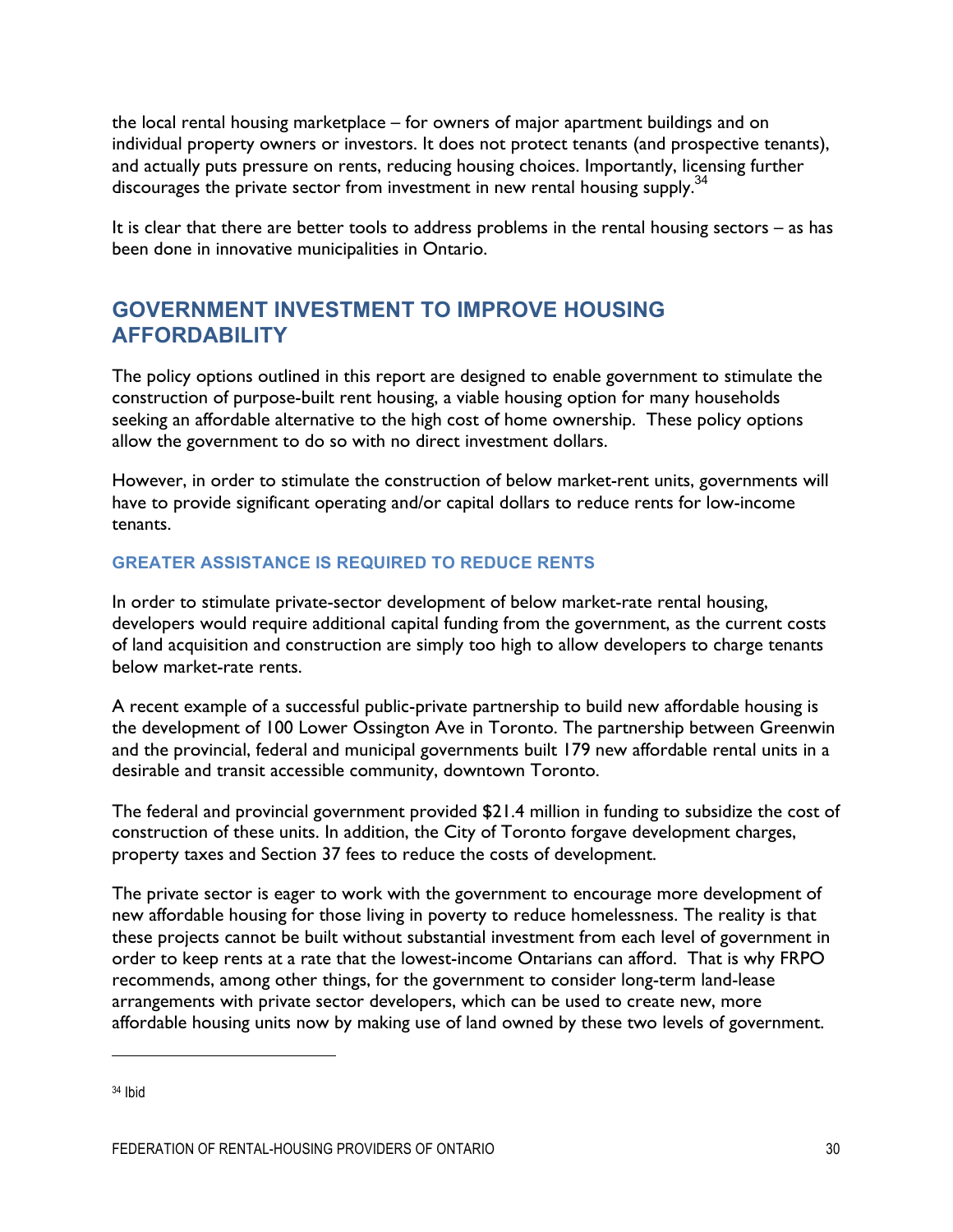At the end of the lease term, the asset is turned over to the land owner, and the land asset remains in public hands. This is something that the provincial and municipal levels of government could do now to help meet the demand for more affordable rental units.

#### **ONTARIO HOUSING BENEFIT**

FRPO, along with a coalition of industry and community organizations, continues to support the Ontario government's decision to explore an Ontario Housing Benefit as a way to help low income Ontarians pay for rental housing costs in the immediate term.

For an annual investment of \$60 million a year, or less than the government's annual budget for affordable housing, the government could provide immediate assistance to 10,000 low income households through an Ontario Housing Benefit.

The implementation of such Housing Benefit would be an effective way to lower the extreme waiting lists for affordable housing, improve socio-economic outcomes for thousands of households, and allow the government to focus on repairing its existing housing stock.

Overall, an Ontario Housing Benefit can reduce financial barriers that exist for people when they try to move from social assistance to employment. One of the best features of an Ontario Housing Benefit is that it addresses the root cause of housing affordability problems, which is low household income relative to shelter costs.

The provincial government's own Social Assistance Review, *Brighter Prospects: Transforming Social Assistance in Ontario* found that a housing benefit would help low-income individuals get access to affordable stable and affordable housing, enabling them to find work. <sup>35</sup> The Lankin and Sheikh report also suggested that a housing benefit should be available to all people with lowincomes through a model similar to the Ontario Trillium Benefit.<sup>36</sup>

A housing benefit also achieves the government's goals to use a "housing-first" approach under the Long-Term Affordable Housing Strategy. A housing benefit would put all low-income tenants first, by eliminating long waiting lists for housing and would provide financial security and stability for low-income people eliminating the threat of homelessness.

The benefit can vary according to city size, family size, a tenant's income and rent paid. Housing benefits have been shown to be effective anti-poverty tools in other jurisdictions, including Quebec, Manitoba and British Columbia. It's time for Ontario to catch up.

Unlike other provinces, the only permanent housing benefit provided in Ontario is paid exclusively to social assistance recipients. There is currently no housing-related income program to help the working poor in Ontario. This acts as a barrier to employment, making the transition from social assistance to the labour market very difficult.

<sup>35</sup> Lankin & Sheikh, "Brighter Prospects: Transforming Social Assistance in Ontario," (October 2012).

<sup>36</sup> Ibid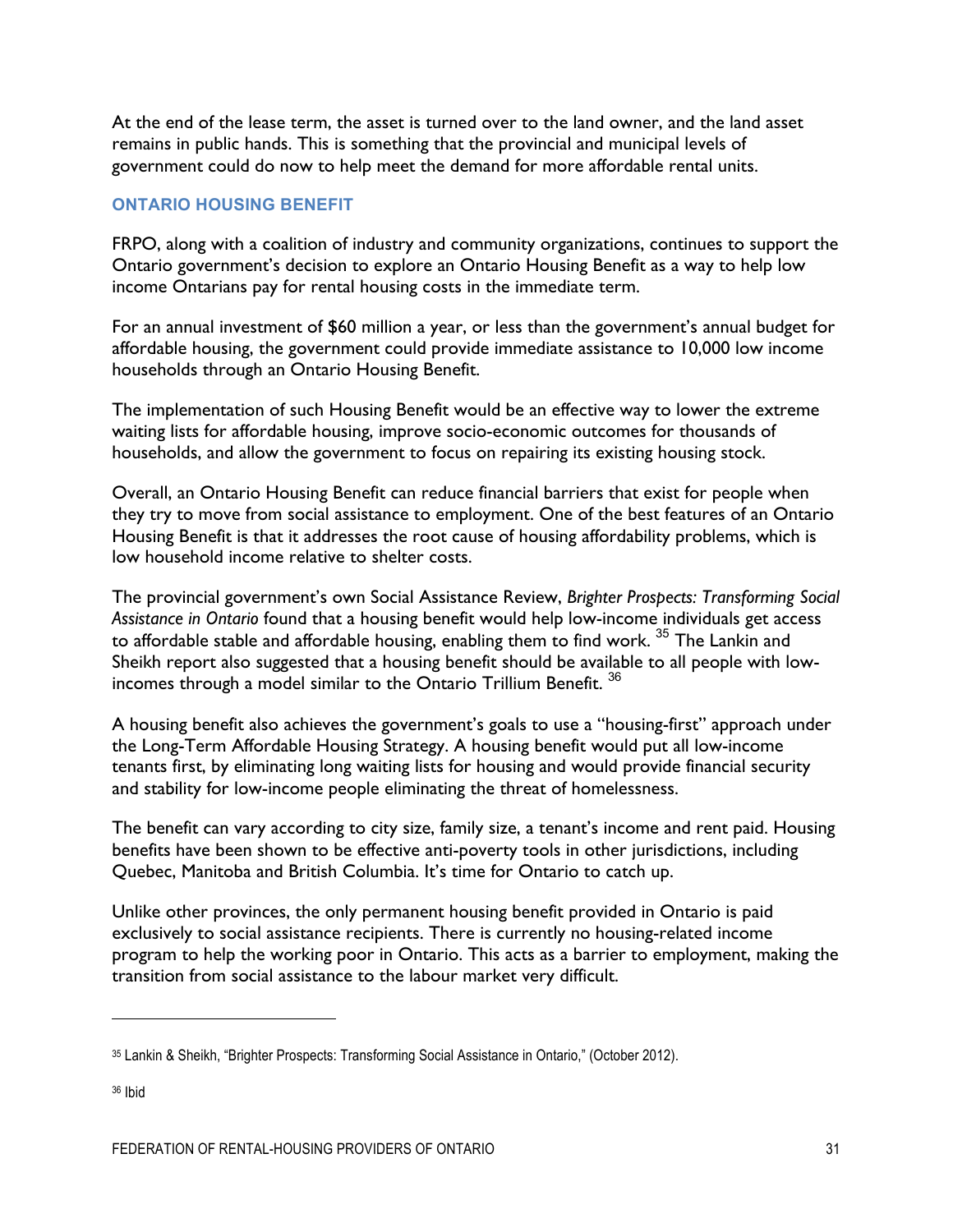FRPO supports a new housing benefit that helps not just OW/ODSP recipients, but also the working poor, residents of social housing who are paying market rents, and those at risk of homelessness.

FRPO recommends that the Ontario government implement a new monthly Housing Benefit to help Ontario achieve its poverty reduction and housing affordability objectives by extending housing assistance to the working poor to reduce high shelter burdens, decrease the risk of homelessness, and minimize dependence on Ontario Works.

# **CONCLUSION**

Every household in Ontario should have access to safe and stable housing that is affordable at every income level. As the cost of housing continues to rise in this province, rental housing has become the most affordable option for many Ontario households. FRPO has outlined comprehensive opportunities for the Ontario government to stimulate the private sector development of new rental housing that is accessible, convenient, and affordable for every person and family in need of housing in Ontario.

In Ontario, there currently exist several barriers to the development of new purpose-built rental housing that have prevented the growth of the rental housing sector, despite the increased demand for rental housing.

Stimulating the growth of the rental housing sector will benefit tenants, as well as the government by providing economic growth, new sources of revenue and creating thousands of jobs in the construction industry.

Government cannot do it "on its own" and, indeed, the municipal sector has a role to play:

*There is a growing consensus that municipalities must move towards a new role of local partnerships with community groups and the private sector. Municipalities are no*  longer in a position to undertake housing development directly on their own, nor can *they replace what has been lost due to the withdrawal of senior governments from the fields of social housing. However, municipalities can create a supportive planning and policy environment that facilitates the development of affordable housing by the private and non-profit sectors. Through the use of their regulatory, planning and fiscal powers, municipalities can be key partners in helping to create an equitable, healthy and balanced community.<sup>37</sup>*

This quote – still fresh, is now fifteen years old and shows how little has changed. In the years that have passed, ineffective solutions have made no dent in waiting lists.

<u>.</u>

<sup>37</sup> Tomalty, R., Hercz, A., and Spurr, P. "*Municipal planning for affordable housing*" (2001).